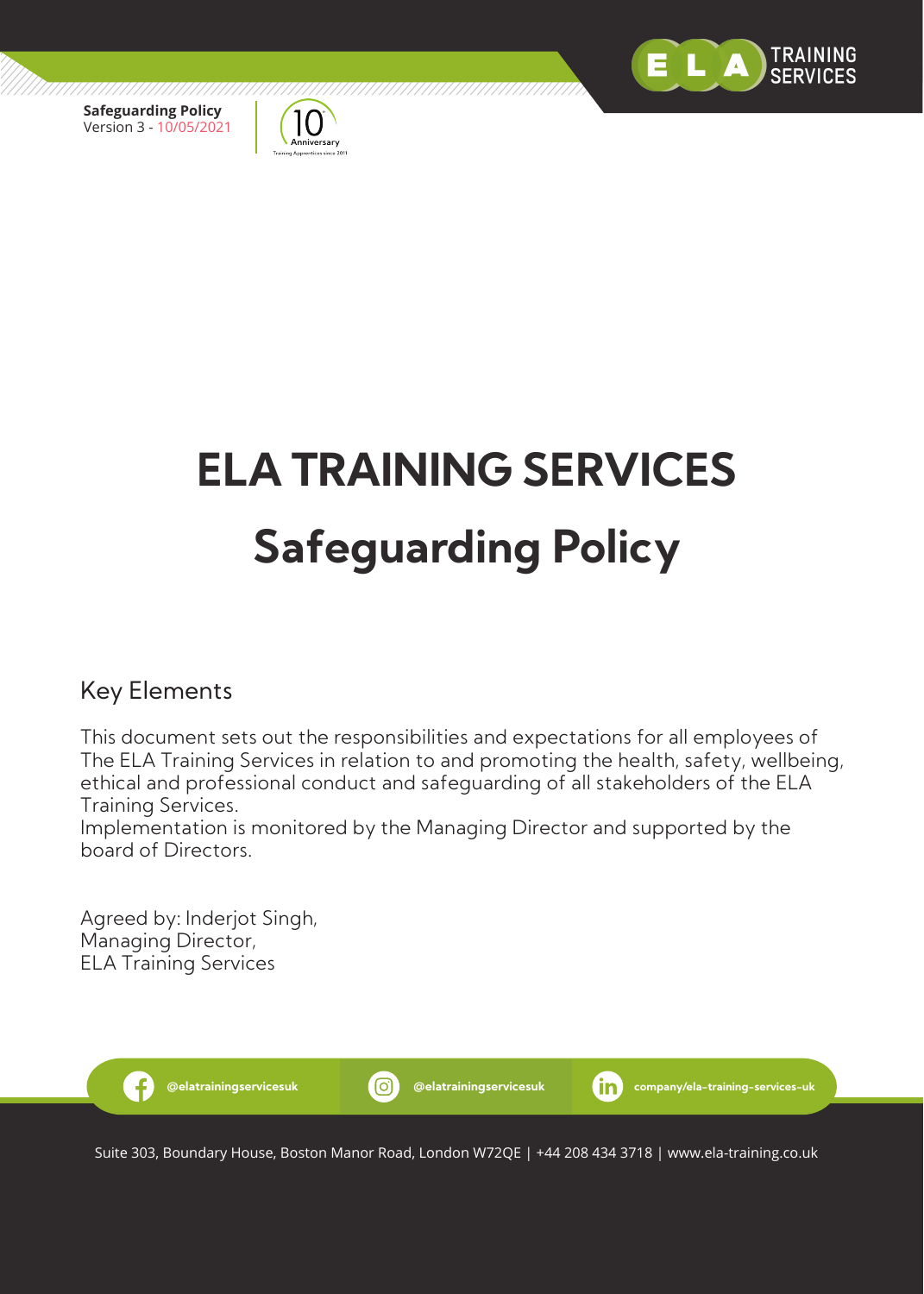



| <b>Specific Safeguarding Policy Content</b>        |                |  |  |
|----------------------------------------------------|----------------|--|--|
| <b>Content</b>                                     | Page           |  |  |
|                                                    |                |  |  |
| Directors' statement of commitment                 | $\overline{2}$ |  |  |
| Introduction                                       | 3              |  |  |
| Application of this policy                         | 5              |  |  |
| Policy aims                                        | 5              |  |  |
| ELA safeguarding principles                        | 5              |  |  |
| ELA staff roles and responsibilities               | 6              |  |  |
| Implementing the ELA Training Services             | 6              |  |  |
| Safeguarding Policy                                |                |  |  |
| ELA Safeguarding Policy: definition; responding to | 13             |  |  |
| concerns and disclosure                            |                |  |  |
| Safer Recruitment Policy                           | 15             |  |  |
| Whistle blowing Policy                             | 18             |  |  |
| <b>Bullying Policy and Procedure</b>               | 19             |  |  |
| E-Safety Policy and Procedure                      | 21             |  |  |
| Health, Safety and Welfare Policy                  | 26             |  |  |
| Prevent Policy                                     | 30             |  |  |
| Record of concern reporting                        | 34             |  |  |
| Accident/Incident/Near Miss reporting              | 36             |  |  |
| Safeguarding 1 to 5 steps                          | 37             |  |  |
| Record of concern form                             | 38             |  |  |
| Accident/Incident/Near Miss reporting form         | 39             |  |  |
| Monitoring and Review                              | 40             |  |  |

G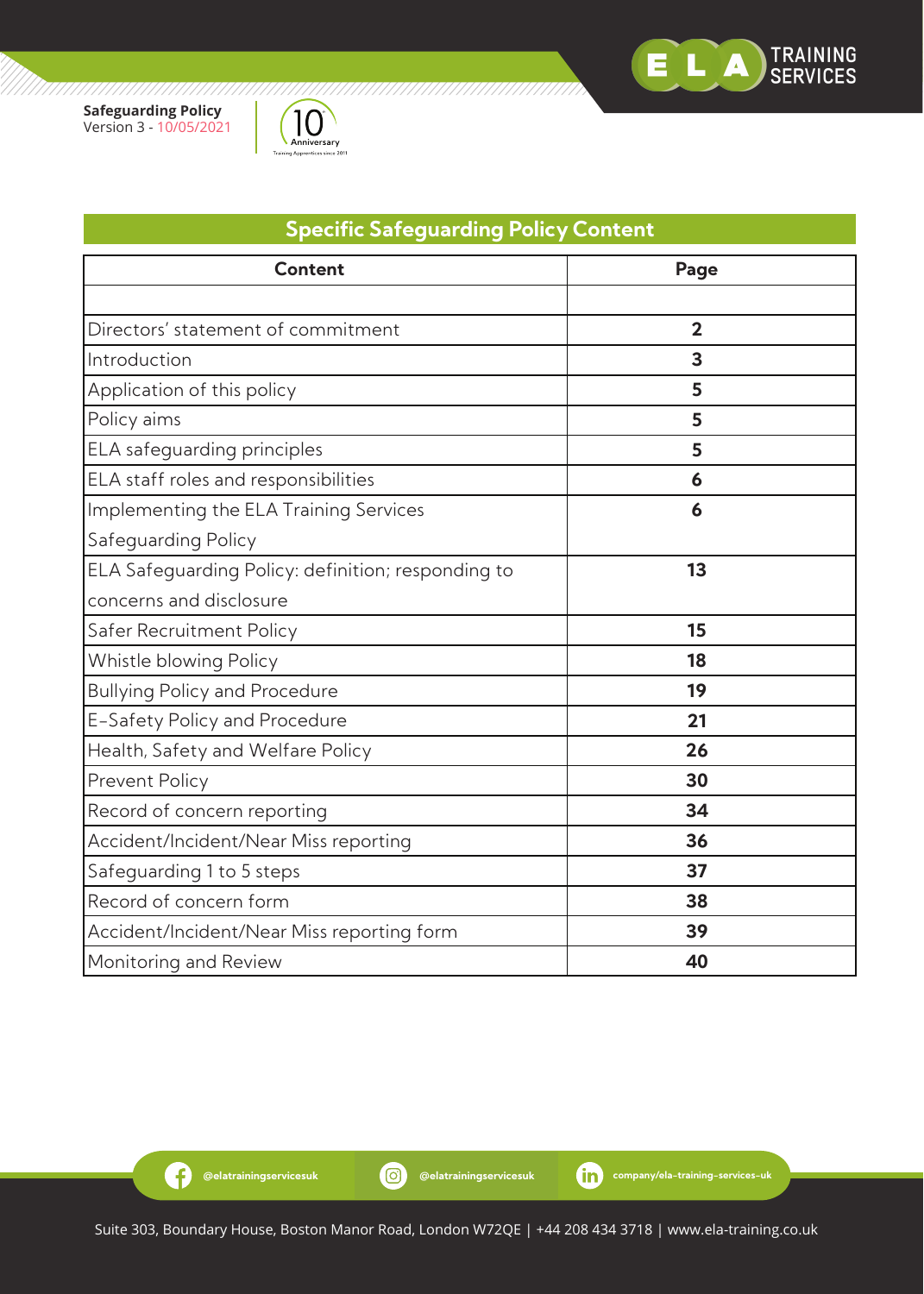

,,,,,,,,,,,,,,,,,,,,,,,,



#### **Directors' statement of commitment to an unbiased, non-partisan, non-discriminatory and ethical workplace.**

The Directors of the ELA Training Services wish to make it clear that the propagation of extremist religious views, partisan political views and discriminatory practices by employees and stakeholders will not be tolerated.

All employees are expected to offer a balanced presentation of views and opinions to learners while carrying out their duties and taking part in extra-curricular activities that are provided or organised by or on behalf of the ELA Training Services, including through the distribution of promotional materials. Extremist religious views, partisan political views and discriminatory practices by employees and stakeholders MUST be reported and dealt with robustly.

We take our commitment to providing an unbiased, non-partisan, non-discriminatory and ethical workplace seriously. Failure to observe the above could lead to disciplinary action (including summary dismissal) and referral to government, regulatory organisations and education authorities.

ELA Training Services is committed to protecting the health, safety and welfare of our stakeholders. It is our policy to ensure, as far as is reasonably practicable, that all required tasks and activities are carried out with the minimum of risk to all of our stakeholders.

Taking advice from policies like Keeping Children safe in Education (Sept 2018) and No Secrets guidance (2015), we have including all relevant polices into our Safeguarding Policy so as to make this document as comprehensive as possible.

## **Introduction**

Ð

We define stakeholders as everyone who is, or is perceived to be affected by the operations of ELA Training Services. This especially includes and is not restricted to employees, vulnerable people, children and young people with whom our work brings us into contact. We define vulnerable people as people who are or may be for any reason unable to take care of themselves, or unable to protect themselves against significant harm or exploitation. We make it clear that although most of the procedures and guidelines are designed to be used by ELA Training Services staff to safeguard ELA Training Services learners, the procedures and guidelines are also intended to be used with reasonable discretion by stakeholders to protect other stakeholders.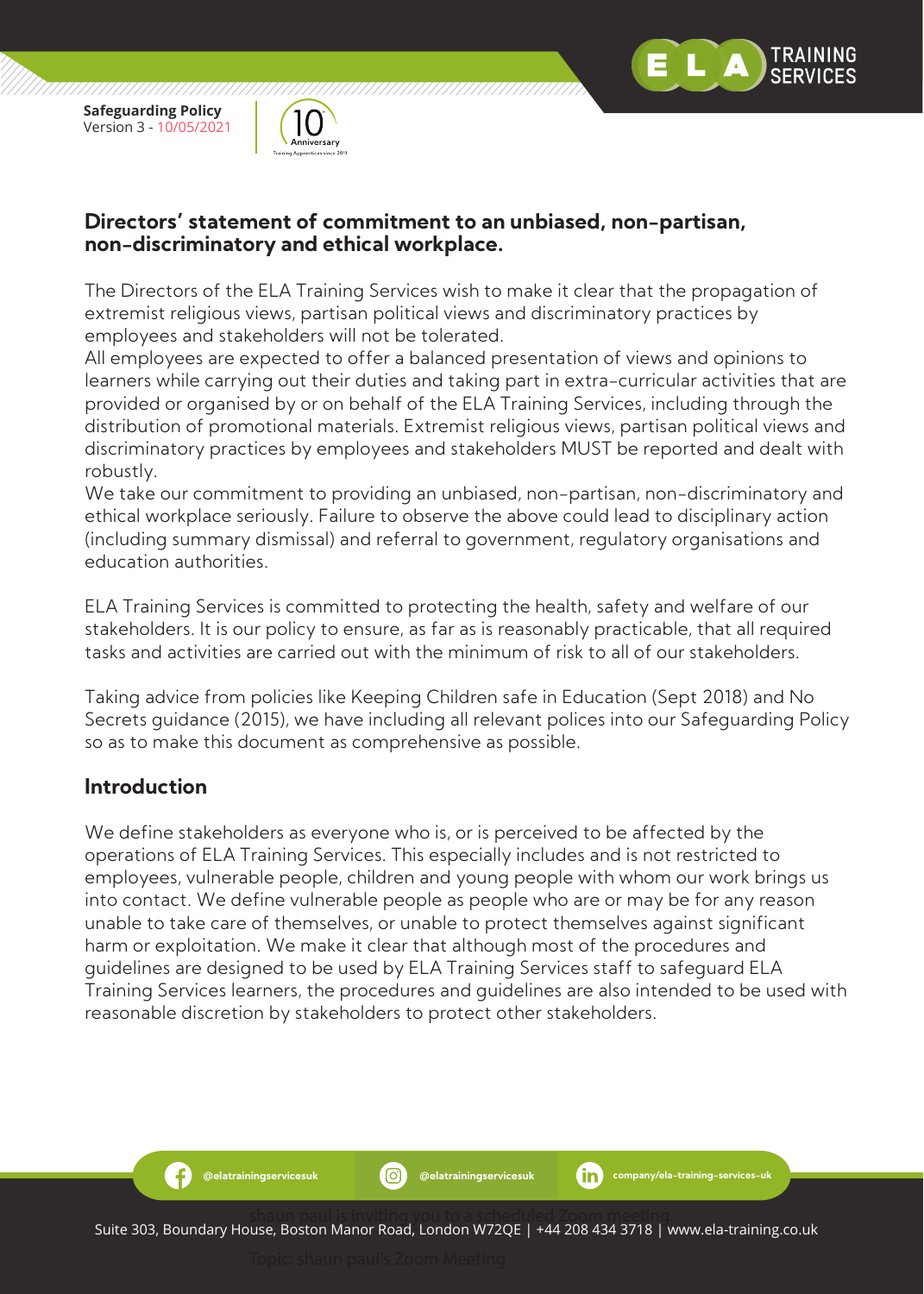

RAINING

**Safeguarding Policy** Version 3 - 10/05/2021

Æ



In the context of child protection, children and young people refers to anyone under 18 years of age. It is the responsibility of everyone at ELA Training Services to promote the protection of all stakeholders, especially vulnerable people, children and young people.

We define Safeguarding as the action we take to promote the welfare of stakeholders and protect them from harm. It means caring for learners appropriately and protecting them from that which is not in their best interests. It includes the health and safety, protection and pastoral care of children and vulnerable people . Connected to safeguarding is the phrase 'Duty of Care'; there is a legal responsibility that all employees who work with stakeholders have a duty to look after them properly; children and vulnerable people especially depend on adults for their safety and well-being.

ELA Training Services acknowledges the duty of care to safeguard and promote the welfare of children and young people, and is committed to ensuring that our safeguarding practice reflects our statutory responsibilities and government guidance, and complies with best practice and regulatory requirements. This policy recognises that the welfare and interests of children and young people are paramount in all circumstances. It aims to ensure that regardless of age, gender, religion or beliefs, ethnicity, disability, sexual orientation or socio-economic background, all people are equally regarded, and their right to protection from harm or abuse is consistently upheld.

ELA Training Services is committed to safeguarding the welfare of ELA Training Services stakeholders and has developed this Safeguarding Protection Policy and Procedure to support all stakeholders in putting into practice this commitment.

This policy establishes the roles and responsibilities of everyone who works for ELA Training Services in relation to the protection of all stakeholders, especially vulnerable people, children and young people with whom their work brings them into contact.

In following this policy, staff are always expected to maintain a sense of proportion, apply common sense to situations and protect the child's welfare as priority. This policy is based on, and reflects, the principles of both UK legislation and guidance and other relevant ELA Training Services policies and procedures. The approach has been developed in such a way as to be consistent with 'Best Practice' within the field of safeguarding. It is also the duty of ELA Training Services to ensure that persons are not placed in situations where abuse might be alleged. It is not intended that the policy should restrict staff from normal ways of working, but Trainers/assessors and Members of Staff always need to consider how an action or activity may be perceived as opposed to how it is intended.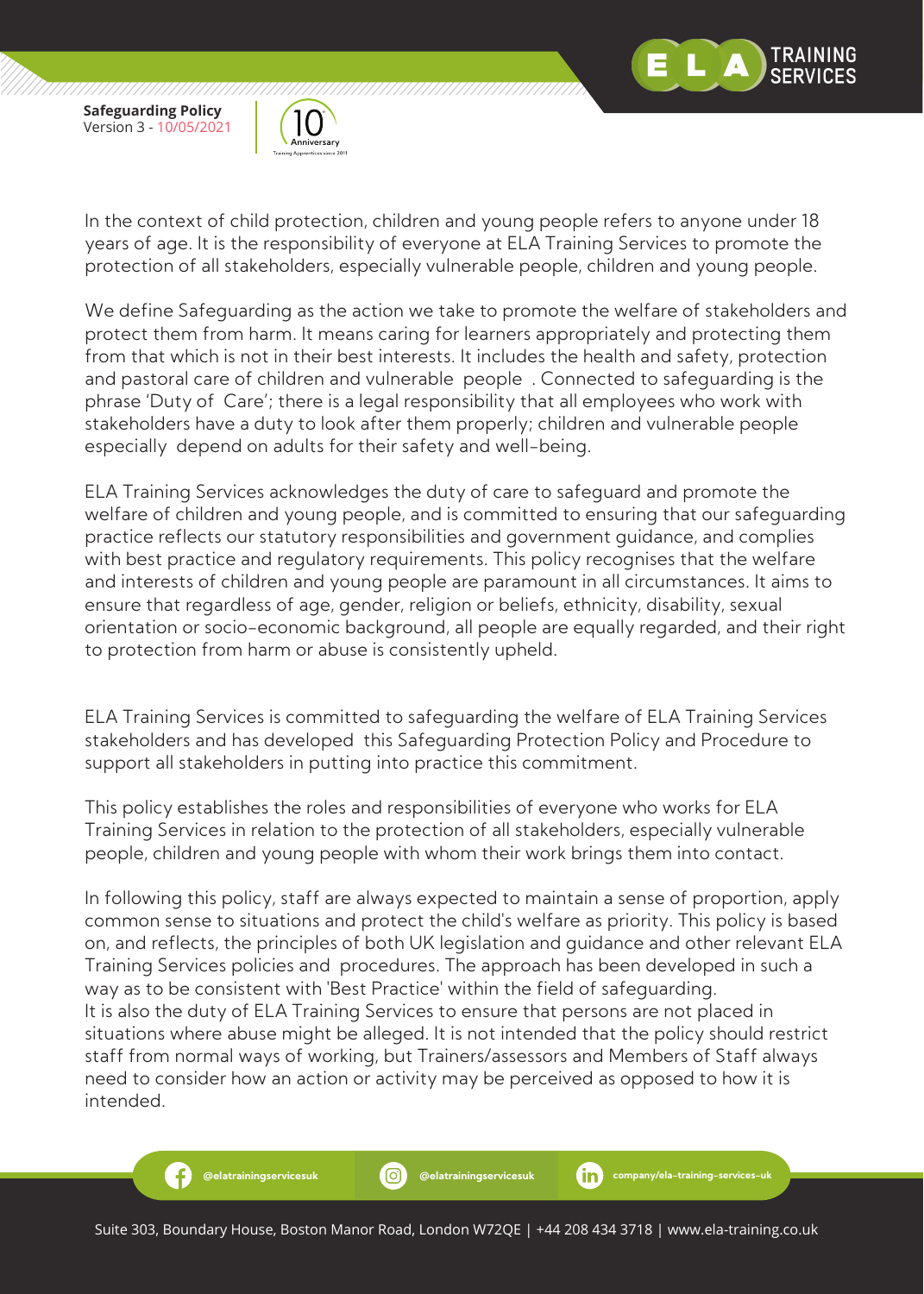



#### **ELA Training Services promote well-being by applying principles of good practice by undertaking to:**

Treat stakeholders with care, respect and dignity

Recognise that those working for ELA Training Services will be perceived by stakeholders and young people as trusted representatives of ELA Training Services Ensure communication with stakeholders is open and clear Assess the risks to stake holders of its activities

#### **ELA Training Services will fulfil our local and national responsibilities as laid out in the following documents:**

- The Procedures of the Borough of Hounslow's Safeguarding Boards(Jan 2018)
- Keeping Children Safe in Education: Statutory guidance for schools and colleges (DfE Sept 2018)
- The Data Protection Act (2018)
- The General Data Protection Regulation (GDPR) (Regulation (EU) 2018)
- No Secrets (2015)
- The Prevent Duty (March 2016) as part of the Counter-Terrorism and Security Act (2015)
- Working Together to Safeguard Children (DfE 2015)
- Mental Health and Behaviour in Schools: Departmental Advice (DfE 2014)
- The Education Act 2002 s175 / s157

# **Application of this Policy**

Ð

This policy and procedures are widely promoted and are mandatory for everyone involved in ELA Training Services: for ELA Training Services staff and trainers/assessors and stakeholders.

ELA Training Services is committed to safeguarding the welfare of every Guardianship child in its care and all adults associated with our organisation will be expected to share our ethos and actively engage in looking after children and young people safely. The ELA Training Services Safeguarding Policy and Guidance is known to all trainers/assessors.

Failure to comply with the policy and procedures will be addressed without delay and may ultimately result in dismissal/exclusion from the organisation.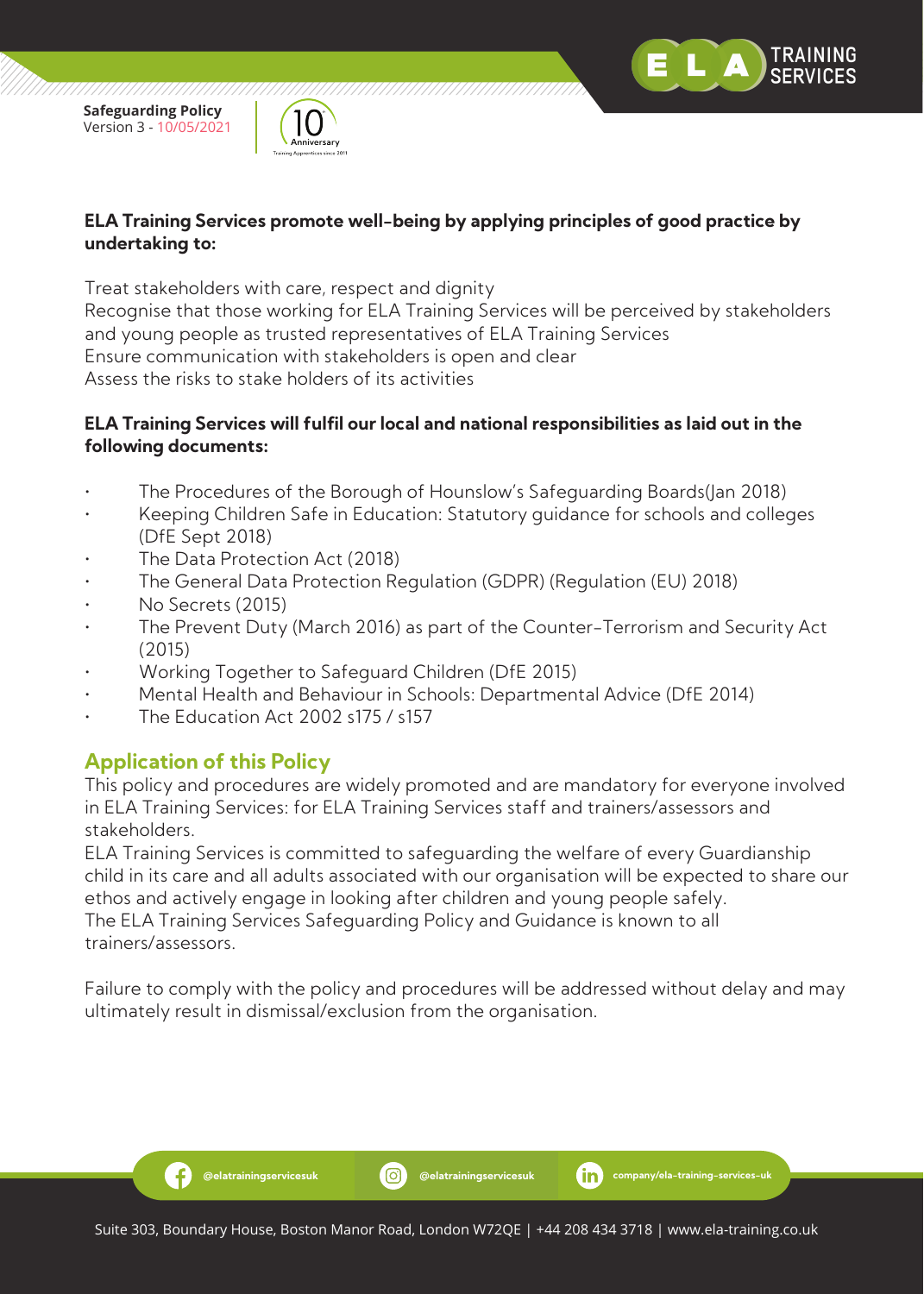



# **Policy Aims**

Ð

To provide protection for the stakeholders and young people who receive ELA Training Services' services, including the stakeholders of our trainers/assessors via the learner code of conduct.

To provide ELA Training Services staff, trainers/assessors and their families with guidance on procedures they should adopt in the event that they suspect a child or young person may be experiencing, or be at risk of harm.

# **ELA Training Services Safeguarding Principles**

We will seek to safeguard stakeholders and learners by:

- valuing, listening to and respecting them;
- adopting safeguarding quidelines through procedures and a code of conduct for staff, trainers/assessors and stakeholder;
- promoting and prioritising the safety and wellbeing of stakeholders, children and young people;
- recruiting staff and trainers/assessors safely, ensuring all necessary checks are made, preventing the employment/deployment of unsuitable individuals;
- sharing information about safeguarding and good practice with ELA Training Services Guardianship stakeholders, employers, staff, trainers/assessors and their families;
- sharing information about concerns with agencies who need to know, and involving employers and stakeholders appropriately;
- providing effective management for ELA Training Services staff and trainers/assessors through supervision, support and training;
- providing a safe and secure environment for all stakeholders;
- ensuring all stakeholders are safe and secure and protected from harm;
- ensuring that all ELA Training Services Guardianship stakeholders know who to turn to for help, advice or support, and have access to 24-hour support;
- appointing a Designated Safeguarding Lead (DSL) who has overall responsibility for the safeguarding and welfare of all ELA Training Services Guardianship stakeholders;
- ensuring that everyone understands their roles and responsibilities in respect of safeguarding and is provided with appropriate training to recognise, identify and respond to signs of abuse, neglect and other safeguarding concerns relating to stakeholders and young people;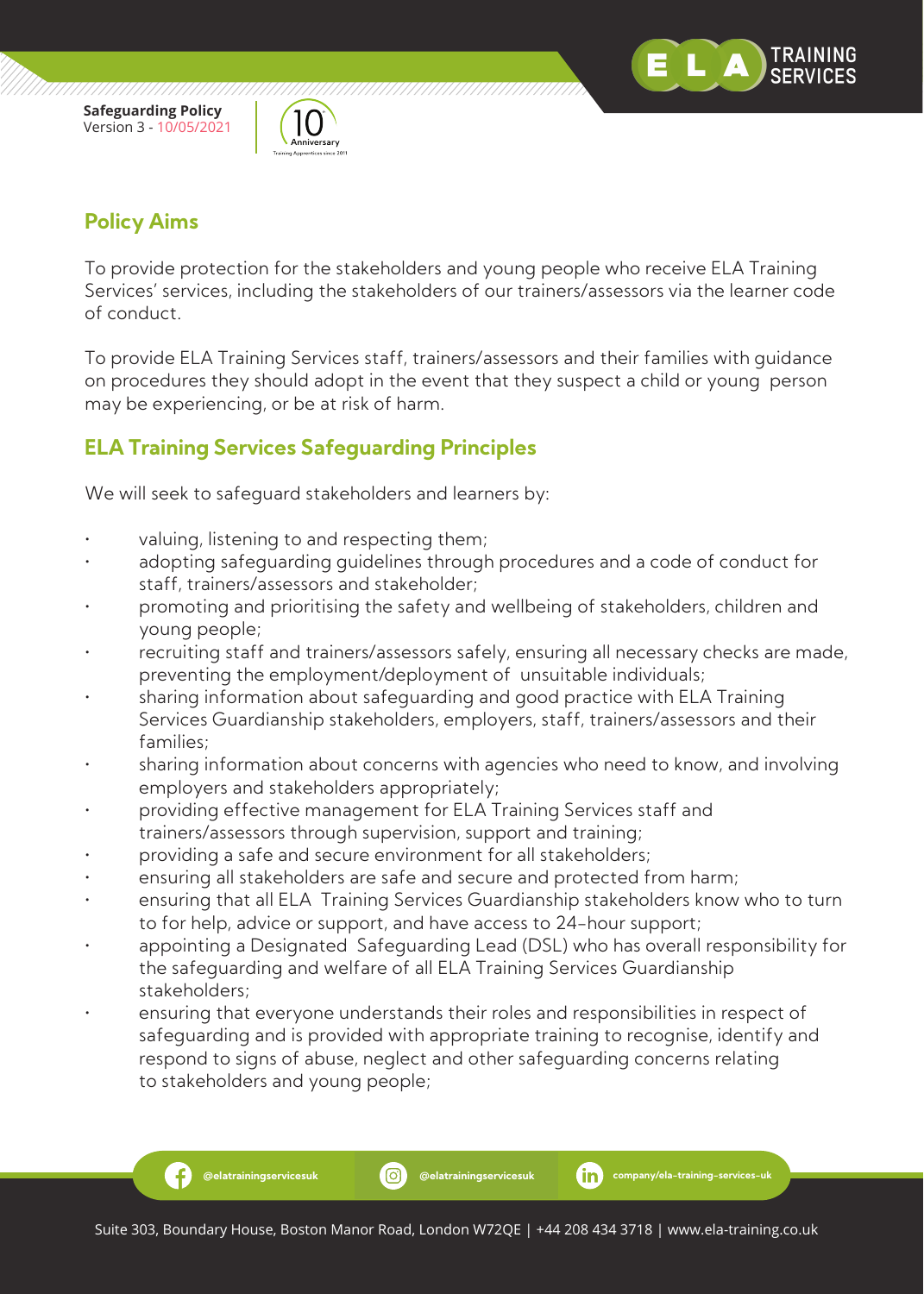

,,,,,,,,,,,,,,,,,,,,,,,,,,,,,,



- ensuring that all staff and trainers/assessors follow ELA Training Services policies and procedures relating to safeguarding and welfare and are aware of who in ELA Training Services is responsible for safeguarding;
- ensuring that the relevant persons are aware of the special needs or particular vulnerabilities of individual ELA Training Services stakeholders;
- ensuring appropriate action is taken in the event of incidents/concerns of abuse and support provided to the individual/s who raise or disclose the concern;
- ensuring that confidential, detailed and accurate records of all safeguarding concerns are maintained and securely stored.

# **ELA Training Services staff roles and responsibilities**

At ELA Training Services safeguarding is everyone's responsibility. Within ELA Training Services, the Directors oversee the day to day welfare and safeguarding matters, placement of ELA Training Services learners with assessors/trainers, induction and recording systems.

Ali Khan (Director) is the Designated Safeguarding Lead (DSL) and has responsibility for implementing the ELA Training Services Safeguarding Policy. Ali Khan is trained to Level 3 in Safeguarding. The (DSL) is responsible for reporting any allegations of abuse and concerns that occur to the relevant authorities. The role of Designated Safeguarding Lead currently includes the responsibilities of Prevent Lead and Data Protection Lead. The role is supported by administrators that escalate, collect, process and report on important data.

# **Implementing ELA Training Services' Safeguarding Policy**

ELA Training Services considers it the duty of Trainers/assessors and Members of Staff to protect stakeholders, children and young people from abuse. This is the fundamental element of our safeguarding policy.

All trainers/assessors and adults in the training environment must understand their responsibilities in being alert to the signs of abuse, and their responsibility for referring any concerns to the DSL.

All trainers/assessors and adults in the training environment must understand the responsibility placed on ELA Training Services for child protection.

Not all concerns about stakeholders, children or young people relate to abuse, there may well be other explanations. It is important that all concerns are considered in the context of safeguarding.

It is not a staff member's responsibility to investigate a concern. The responsibility is to act on concerns and take appropriate action according to company procedures.

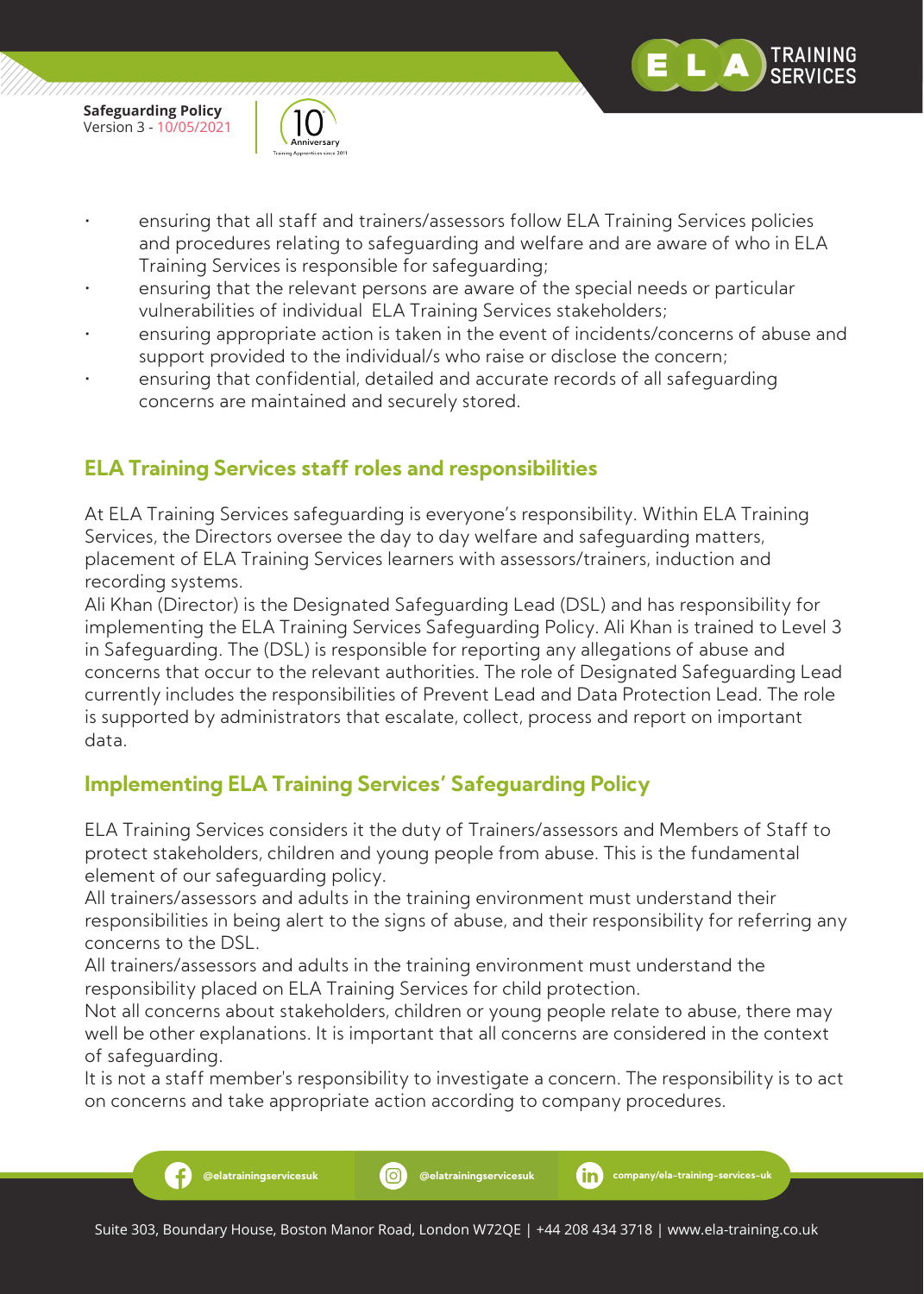

,,,,,,,,,,,,,,,,,,,,,,,,



# **Confidentiality and Appropriate Disclosure of Information**

Records of Concern and Incident Reports must be used as detailed in their protocols. Confidentiality is crucial to all our relationships, but the welfare of the stakeholder, child or young person is paramount. Confidentiality cannot be maintained if the withholding of information will prejudice the welfare of the child.

All information that has been collected on any child will be kept locked and secure and access will be strictly limited to the DSL. The DSL will be responsible for sharing information with the appropriate authorities.

Following advice from organisations and professionals in the field of safeguarding, the DSL will make staff particularly aware of any current areas of concern.

# **What to do if a person makes a disclosure**

Follow the ELA Training Services' Reporting Protocol on Page \*\*.

ELA Training Services is committed to ensuring that it meets its responsibilities in respect of safeguarding by treating any allegation seriously and sensitively. Records of Concern and Incident Reports must be used as detailed in their individual protocols.

The Safeguarding Step Response to Disclosure Procedure for ELA Training Services staff is as follows:

Stay calm.

Ð

- Listen to what the stakeholder/child/young person is actually saying.
- Reassure them that they have done the right thing by disclosing.
- Do not promise total confidentiality, as subsequent disclosure could then lead to the stakeholder/child/young person feeling betrayed.
- Explain that you are obliged to inform the DSL who may need to involve other authorities.
- Reassure the child that the people who will be informed will be sensitive to their needs and will be looking to help protect them. Inform them that it is not in their interests to keep the disclosure confidential and it will have to be passed on to the appropriate agencies.
- Make a note of any conversations with the child as soon as possible after the conversation has taken place, giving as much detail as possible, including when and where the conversations took place, and using the actual words used by the child.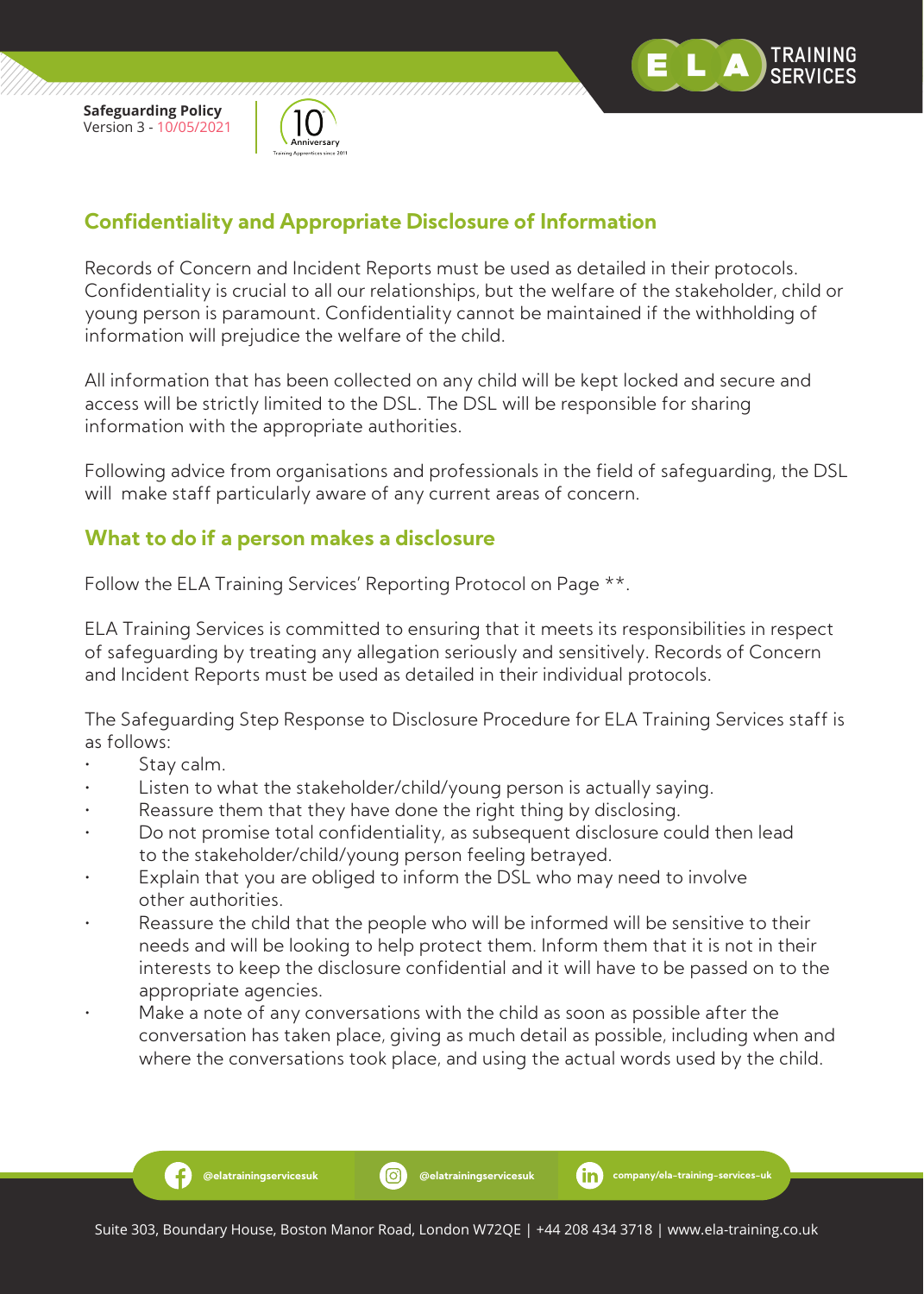

,,,,,,,,,,,,,,,,,,,,,,,,,



- Draw a diagram, if appropriate, to show the position of any bruises or marks the child or young person shows you, trying to indicate the size, shape and colour.
- Keep all records factual. Be aware of not making assumptions or interpretations of what the child/young person is telling you. Store all records securely.
- Do not interrogate the child, or push for more information. Ensure that any questions asked are open, not leading or closed questions.
- Discuss your concerns with the DSL who will report this information to an appropriate agency (the Designated Officer previously called the Local Authority Designated Officer-LADO).
- The person to whom the disclosure was made should ensure that the stakeholder/child/young person who has disclosed the information is informed about what will happen next, so they can be reassured about what to expect.
- You may report your concerns directly to you local Designated Officer if you are not satisfied with the response from ELA Training Services. You will find contact details for your local Social Care Referral and Assessment Team online. The details will be on your Local Council website.

Allegations against under 18s

Ð

Due to the nature of ELA Training Services' business practice, some stakeholders, children and young persons may need additional support, as it is possible that their employers, guardians or parents will be overseas.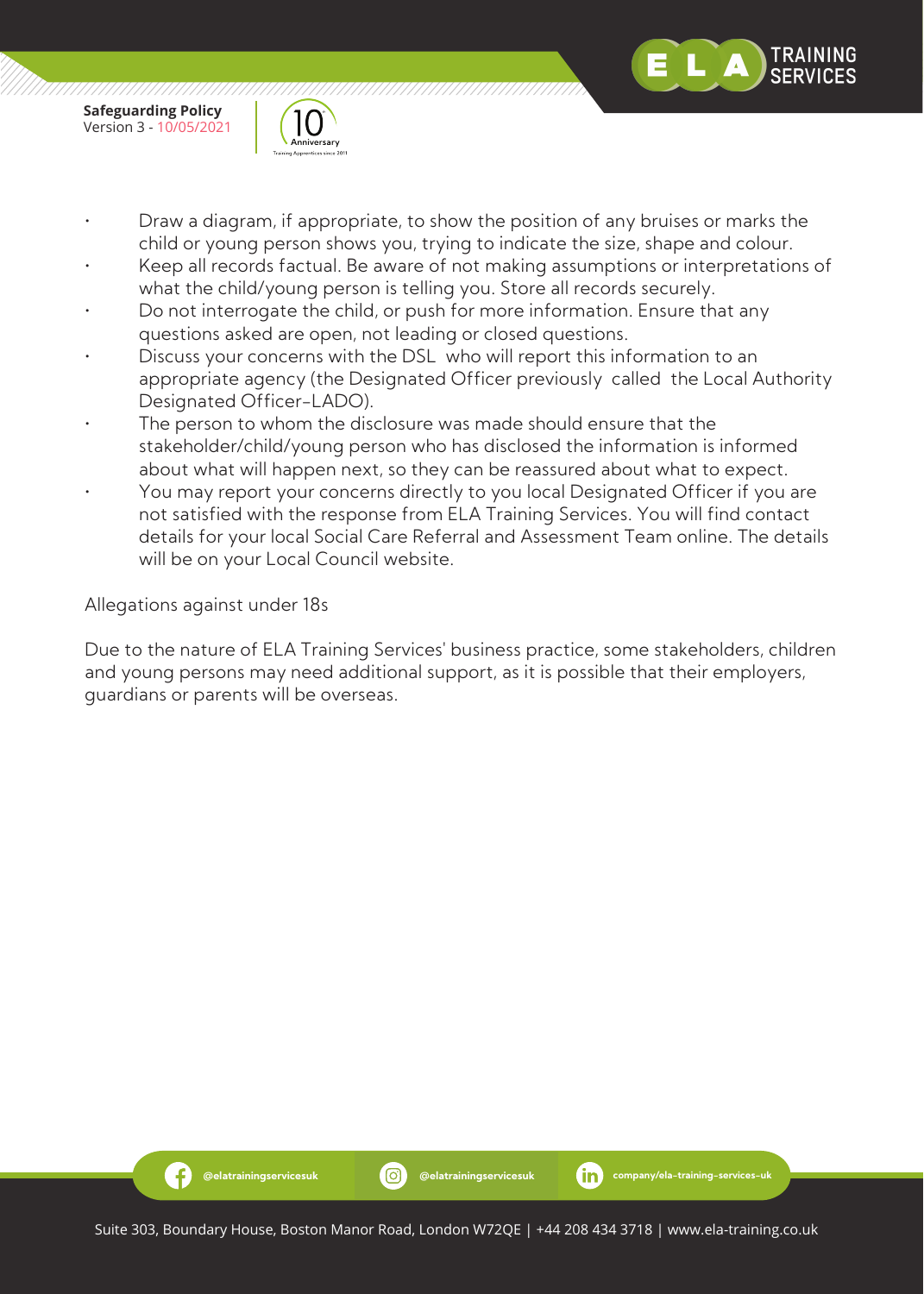



| <b>ELA Training Services' Safer Recruitment Policy and Procedures for Staff</b> |                |                    |                 |  |
|---------------------------------------------------------------------------------|----------------|--------------------|-----------------|--|
| <b>Adoption Date</b>                                                            | <b>Updated</b> | <b>Review Date</b> | <b>Director</b> |  |
| 10/2018                                                                         | 08/2020        | 08/2021            | Ali Khan        |  |

# **Introduction**

ELA Training Services is committed to recruitment procedures and practices which aim to prevent the appointment of people who may pose a risk to children. The robust screening of applicants is proven to act as a deterrent for offenders seeking employment with access to vulnerable people in order to harm them.

# **DBS (Disclosure and Barring Service)**

The work of ELA Training Services is classified by the government as regulated activity. This is the term most commonly used to describe roles where a suitability/criminal records check is required – roles involving responsibility for or substantial access to under 18s. In broad terms, regulated activity is any position that has direct contact with children. Any person that is engaged in 'regulated activity' as defined by the Safeguarding Vulnerable Group Act 2006 (England&Wales) and parallel laws in Scotland and Northern Ireland requires an enhanced disclosure check.

ELA Training Services ensures that every person working within ELA Training Services and having access to information about children have a current, clear and valid Enhanced DBS check, registering annually for the update service.

## **Recruitment**

- Job descriptions include reference to ELA Training Services' commitment to safeguarding the welfare of every child and young person in its care, and all adults associated with our organisation will be expected to share our ethos and actively engage in looking after our stakeholders, children and young people safely.
- Two references are requested. References will be followed up and referees will be asked whether there is any reason not to engage the applicant where they have substantial access to under 18s. Follow up phone calls are made to verify the references.
- ELA Training Services will seek a full employment history for prospective staff and reserves the right to approach any previous employer. All gaps in CVs must be explained.

-9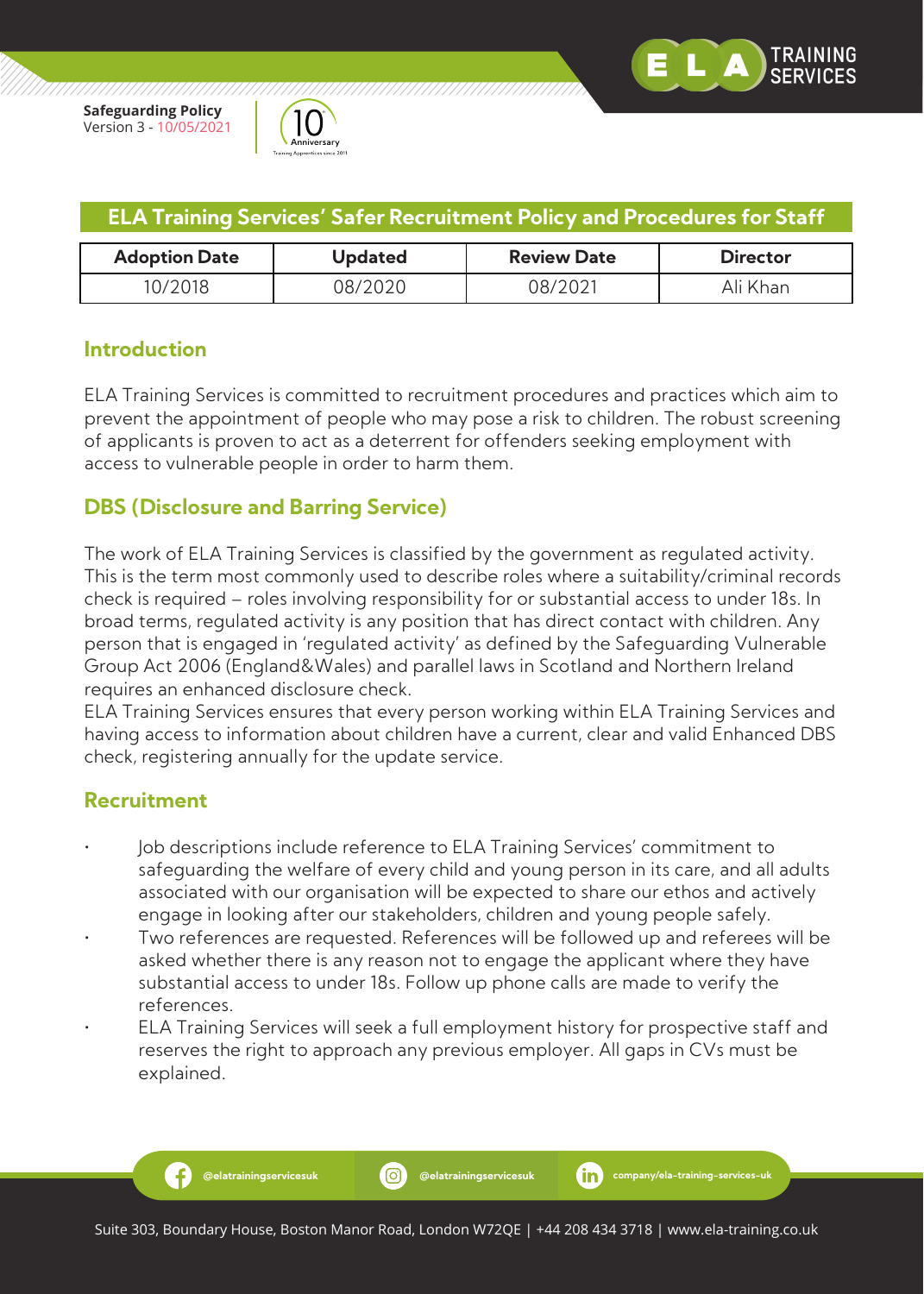

- Proof of identity and qualifications are required (original documents will be checked at interview).
- Interview questions will explore a candidate's attitude to working with under 18s.
- Interview questions about disability and health will be asked in order to establish whether there may be any physical or mental obstacles to trainers/assessors fulfilling their specific role that cannot be overcome.
- The interview panel will always include a staff member who has completed the current DfE Safer Recruitment in Education e-learning module.

# **Induction**

- ELA Training Services is responsible for ensuring that all staff understand their safeguarding responsibilities and are skilled and confident in managing these responsibilities.
- Staff induction includes a detailed description of our policies, procedures, practices and provisions in relation to the safeguarding and welfare of our stakeholders, children and young people.
- Staff are familiarized with relevant reporting lines and communication channels within ELA Training Services to enable them to effectively raise concerns or issues.
- Staff are informed about and expectations for their own conduct.
- Evidence that all induction procedures have been conducted is retained in staff files.

# **Safeguarding training**

All ELA Training Services staff have undertake Level 2 safeguarding training.

The Safeguarding Officer trained to at least Level 3 will keep other staff regularly updated and trained with current safeguarding practices.

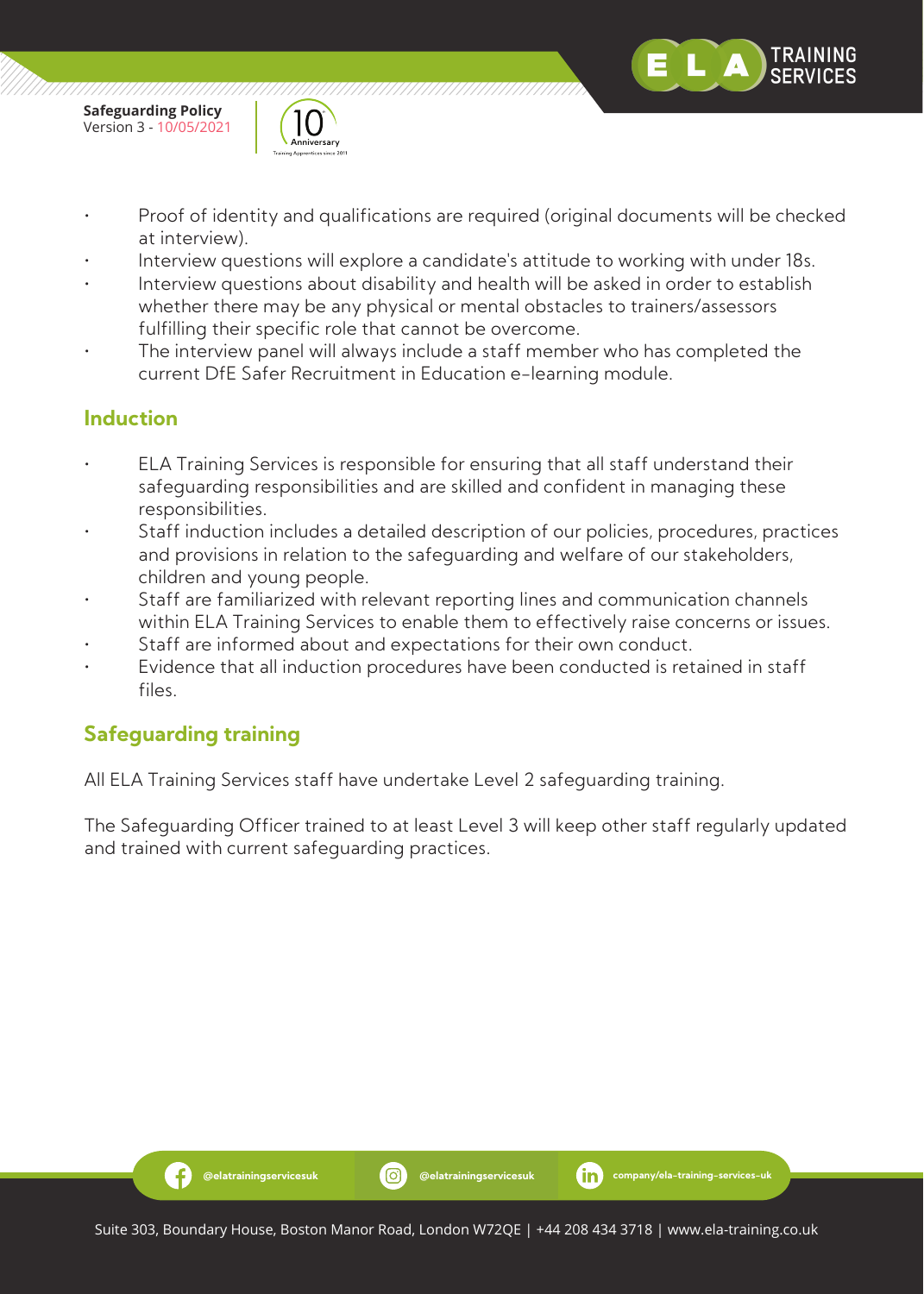



# **Recruitment of ex-offenders**

ELA Training Services will not unfairly discriminate against any applicant for employment on the basis of conviction or other details revealed. ELA Training Services makes appointment decisions on the basis of merit and ability, if an applicant has a criminal record this will not automatically bar him/her from employment with ELA Training Services.

In view of the fact that all positions within ELA Training Services will amount to "regulated positions" within the meaning of the Protection of Children Act 1999 (as amended by the Criminal Justice and Courts Services Act 2000), they are exempt from the Rehabilitation of Offenders Act 1974.

All convictions, cautions, reprimands or final warnings that are not "protected" as defined by the Rehabilitation of Offenders Act 1974 (Exceptions) Order 1975 (as amended in 2013) must be declared when applying for a position at ELA Training Services. Failure to disclose a previous conviction may lead to:

an application being rejected or, if the failure is discovered after employment has started, may lead to summary dismissal on the grounds of gross misconduct; a failure to disclose a previous conviction may also amount to a criminal offence

 • under the relevant legislation, it is unlawful for ELA Training Services to employ anyone who is included on the barred lists maintained by the DBS of individuals who are considered unsuitable to work with children or vulnerable adults It is a criminal offence for any person who is disqualified from working with children to attempt to apply for a position within ELA Training Services. ELA Training Services will report the matter to the Police and the DBS if:

• ELA Training Services receives an application from a disqualified person

 • ELA Training Services is provided with false information in, or in support of an application

 • ELA Training Services has serious concerns about an applicant's suitability to work with children and vulnerable people

Ð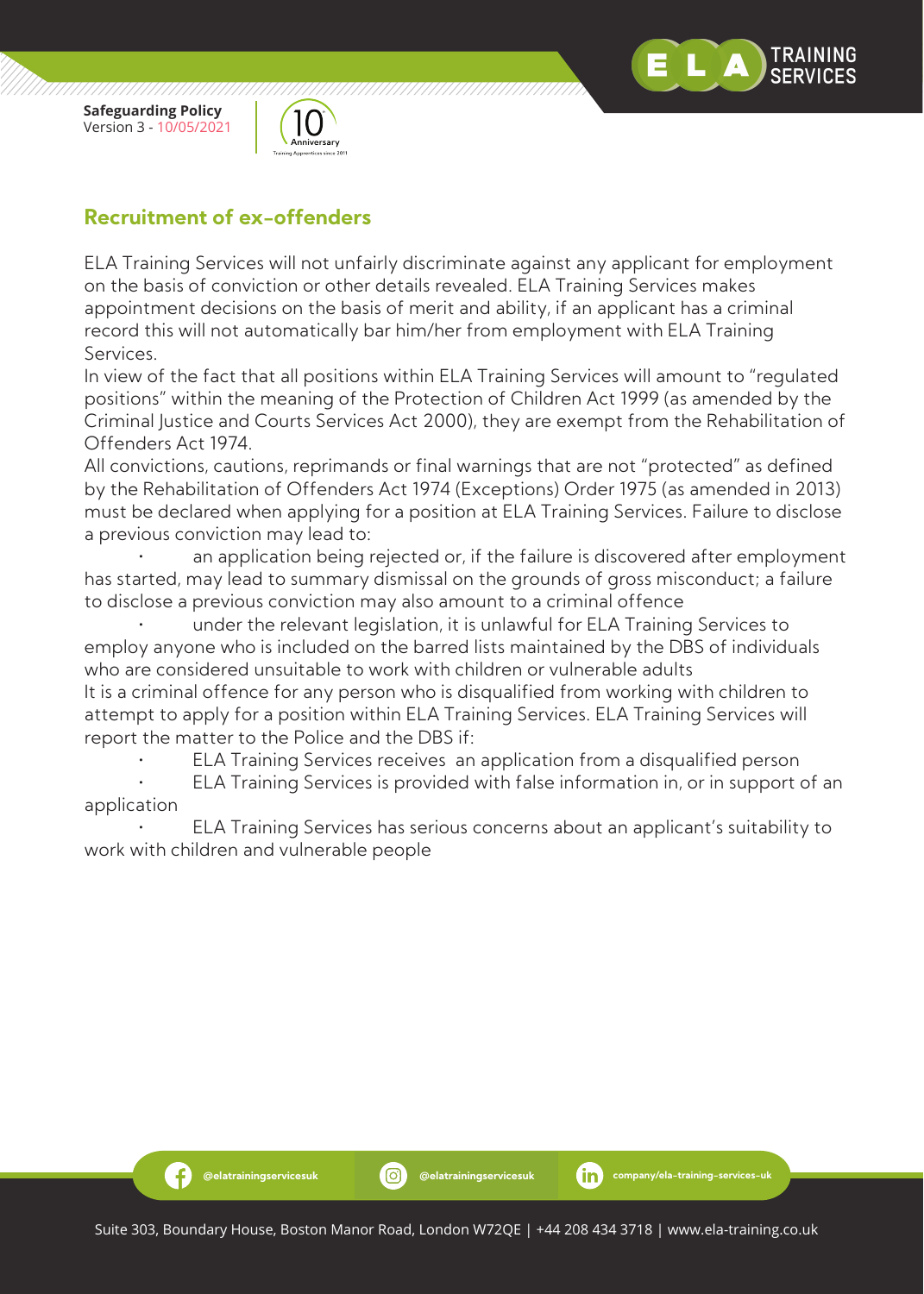

,,,,,,,,,,,,,,,,,,,,



| <b>ELA Training Services' Whistleblowing Policy</b>                             |         |         |          |  |
|---------------------------------------------------------------------------------|---------|---------|----------|--|
| <b>Adoption Date</b><br><b>Review Date</b><br><b>Updated</b><br><b>Director</b> |         |         |          |  |
| 10/2018                                                                         | 08/2020 | N8/2N21 | Ali Khan |  |

ELA Learning Services will support Whistle Blowers if disclosed wrong doing is in the public interest.

## **Complaints that count as whistleblowing**

Reports of the following issues are protected by law:

- A criminal offence, e.g. fraud
- someone's health and safety is in danger
- risk or actual damage to the environment
- a miscarriage of justice

-9

- the company is breaking the law
- wrongdoing is being covered up

# **Complaints that don't count as whistleblowing**

Personal grievances (e.g. bullying, harassment, discrimination) aren't covered by whistleblowing law, unless the particular issue is in the public interest.

ELA Training Services will act upon any information received via "whistle-blowing" or via other external bodies.

ELA Training Services or the prescribed body will receive the concern and decide if any action is needed. Further information may be required and requests for anonymity will be respected. ELA Training Services or the prescribed body may inform the whistleblower about the action they've taken, depending on the circumstances.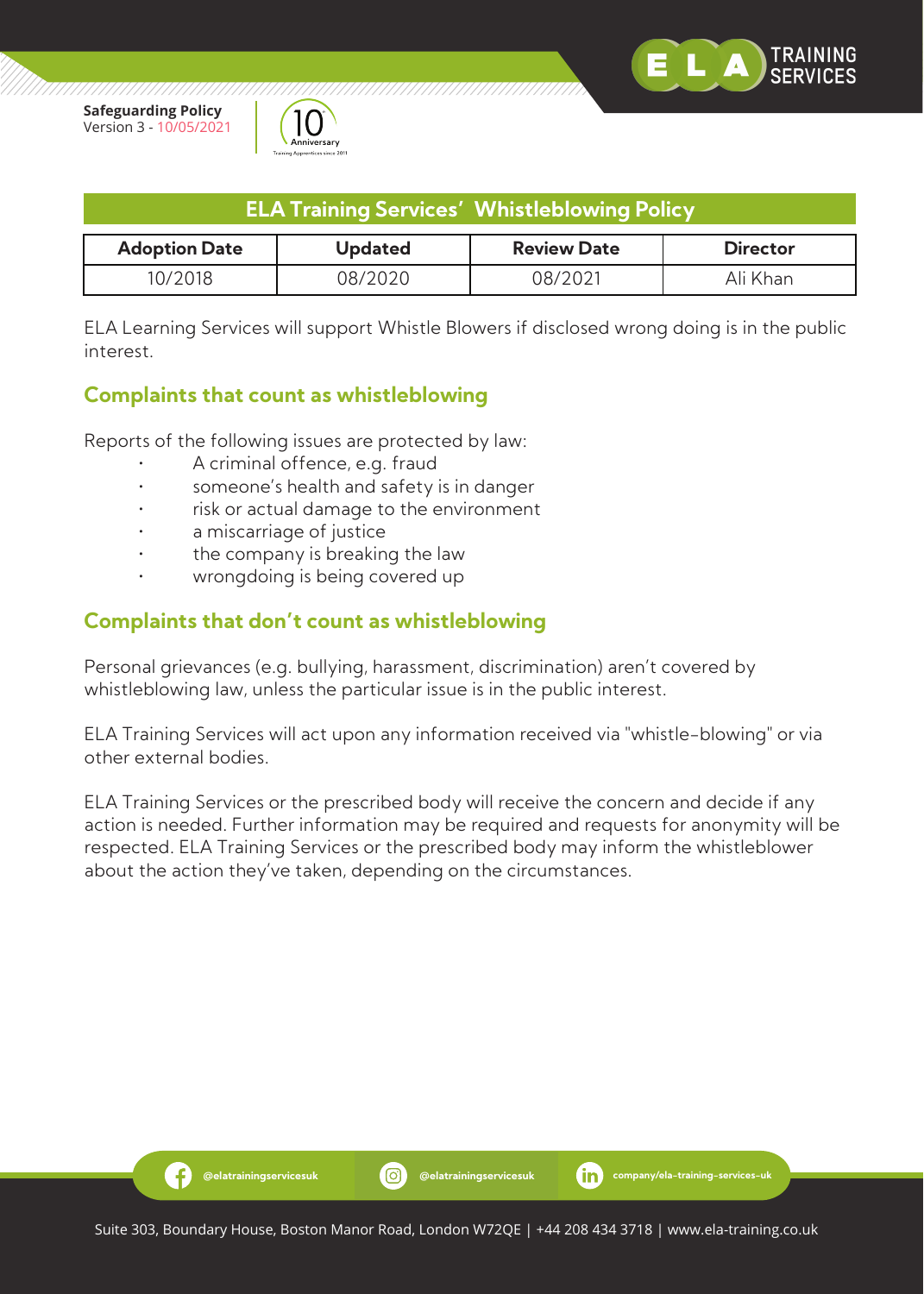

,,,,,,,,,,,,,,,,,,,,,,,



| <b>ELA TRAINING SERVICES's Anti-Bullying Policy and Procedure</b> |  |  |
|-------------------------------------------------------------------|--|--|
|                                                                   |  |  |

| <b>Adoption Date</b> | Updated | <b>Review Date</b> | <b>Director</b> |
|----------------------|---------|--------------------|-----------------|
| 0/2018               | ว8/2020 | 78/202.            | Ali Khan        |

ELA Training Services does not tolerate the bullying of other people in any form whatsoever and all incidents of bullying reported to ELA Training Services will be fully investigated.

#### **ELA Training Services learners and stakeholders are encouraged to:**

- respect other people, their space and their belongings
- demonstrate kindness

Ð

- not walk away if we see someone being bullied
- report incidents of bullying

## **ELA Training Services learners and stakeholders are given the following advice about bullying:**

- Talk to or contact someone you trust, such as your friend or even contact Childline on 08001111 or Samaritans on 116123 to talk to someone you don't know, safely.
- Be persistent. If the first person you talk to doesn't help, don't give up. Speak to someone else.
- If you can, write down everything that has been said or done to hurt you. Try to write down how you feel. When you have found someone you can trust, discuss what you have written.
- Ask the person you talk to not to do anything without telling you about it first. You have a right to know what is being done on your behalf and to say whether you think it is a good idea or not. If you find it difficult to talk to an adult ask some one to talk to an adult on your behalf.
- Telephone Child Line (Freephone08001111) or Samaritans on 116123.Their helpers provide a confidential helpline for people
- Email ELA Training Services at incident@ela-training.co.uk
- Most importantly, do something. Sometimes bullying stops quickly, but doing nothing means it may continue until someone is seriously upset or hurt.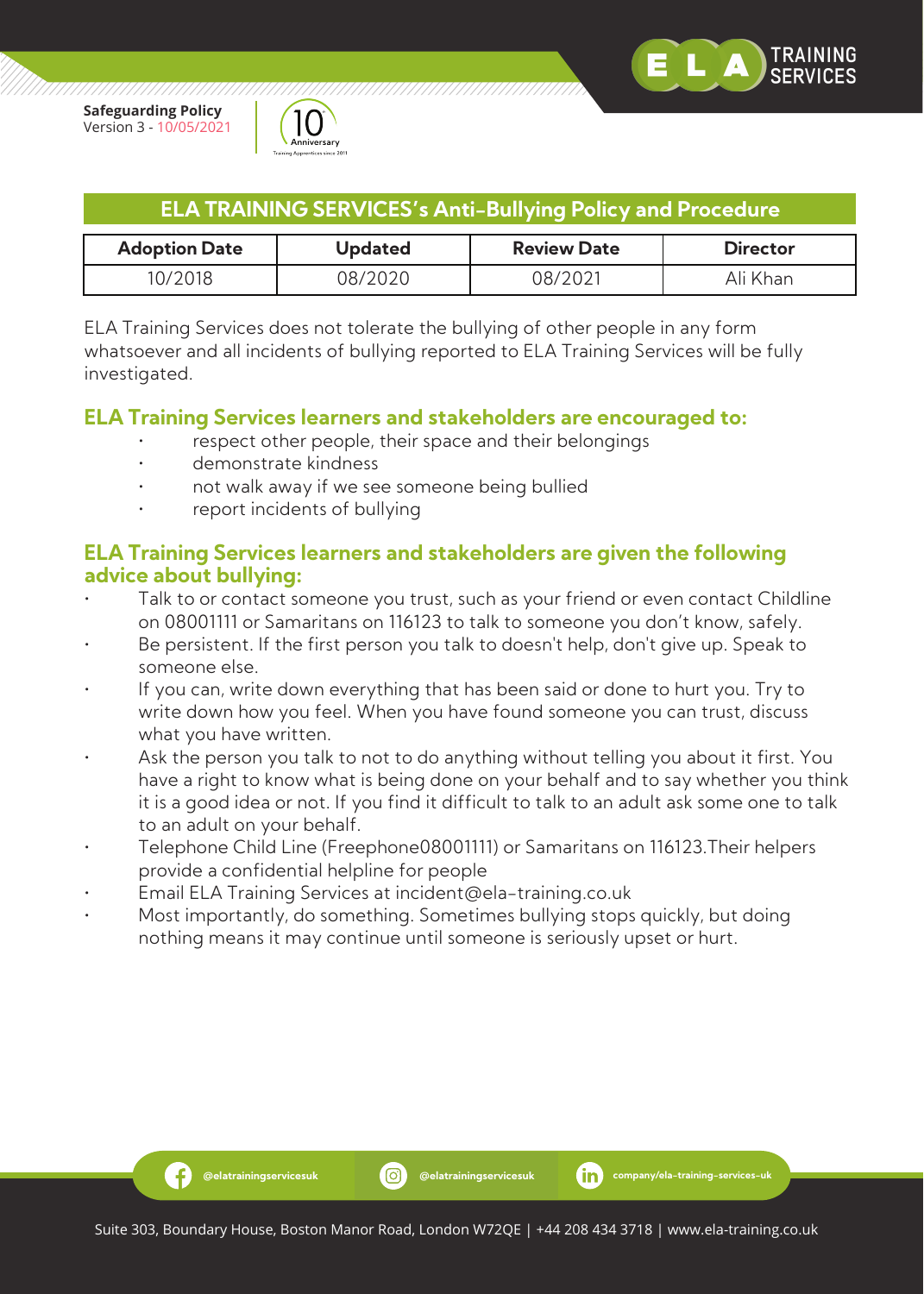

777777777777777777



| <b>ELA TRAINING SERVICES' E-Safety Policy</b>                                   |         |         |          |  |
|---------------------------------------------------------------------------------|---------|---------|----------|--|
| <b>Adoption Date</b><br><b>Review Date</b><br><b>Updated</b><br><b>Director</b> |         |         |          |  |
| 10/2018                                                                         | 08/2020 | N8/2N21 | Ali Khan |  |

## **Purpose**

This policy applies to all members of the ELA Training Services community (including staff, children, employers/carers and visitors). It is a statement of the aims, principles, strategies and procedures for e-safety throughout ELA Training Services. The E-Safety Policy should be read in conjunction with our Data Protection and Information Sharing Policy and Safeguarding Policy.

We have a responsibility to the learners in our care to know what they are doing online during their stay with us.

# **What is E-Safety?**

E-Safety refers to safeguarding and safeguarding of both children and adults in the digital world. It is about learning to understand and use technologies in a safe, positive way, also about supporting children and adults to develop safe online behaviours. Risks to children who use the internet include:

- Exposure to inappropriate materials, for example, pornographic pictures and videos
- physicaldangerandsexualabuse,forexample,through'grooming'bypaedophiles
- cyber bullying–persistent bullying through the digital medium
- losing control over pictures and videos
- obsessiveuseoftheinternetandICT,forexample,addictiontovideogames
- damage to online reputation
- inappropriateorillegalbehaviour,forexample,exposuretohatemailoroffensiveimages
- viruses, hacking and security

Ð

- exposure to extremist material and the possibility of radicalisation
- copyright infringement, for example, the illegal sharing of music, pictures, video or documents

E-Safety is largely concerned with internet communications. The internet is accessible from computers, laptops, tablets, mobile phones, games consoles and other devices like the iPod Touch and internet connected TV. Other communication technologies such as texting and phone calls are also covered by the term 'E-Safety'.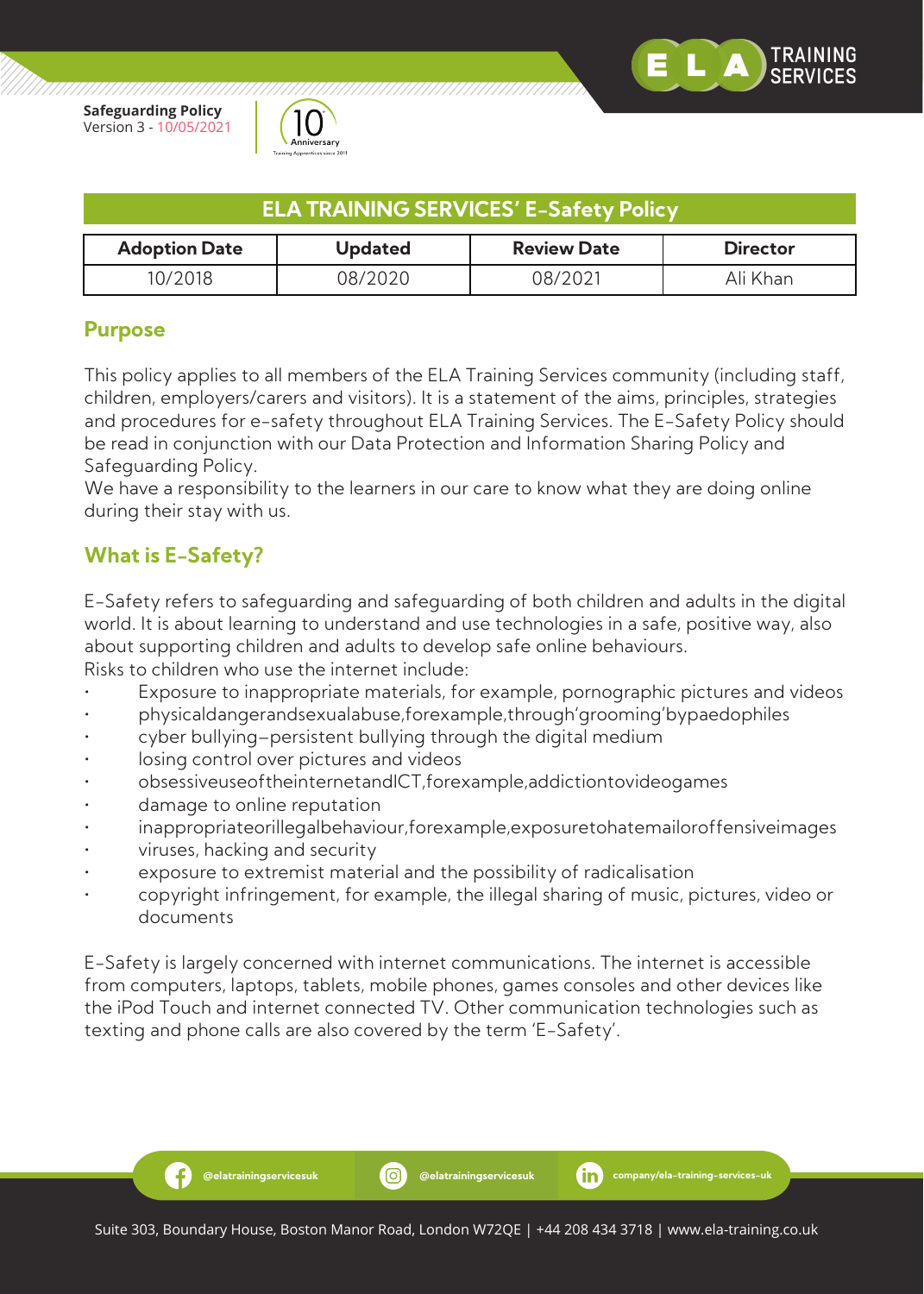

,,,,,,,,,,,,,,,,,,,,,,,,,



# **Why provide internet access?**

The internet is an essential for education, business and social interaction. ELA Training Servicesencouragestheprovisionofqualityinternetaccesstoenablelearning.

#### **ELA Training Services have content filtering and monitoring software in operation on their routers. Internet**

- ELA Training Services learners will be encouraged to tell their trainer/assessor immediately if they encounter any material that makes them feel uncomfortable.
- Internet access will be filtered appropriate to the age of the learner.

# **Email**

- All emails sent must be professional in tone and content.
- ELA Training Services learners must immediately tell the trainer/assessor if they receive offensive email in an ELA led training session.
- ELA Training Services learners must not reveal personal details of themselves or others in email communication (such as address or telephone number).
- ELA Training Services learners should be made aware that the writer of an email (or the author of a web page) may not be the person claimed.

#### **Social Networking ELA Training Services trainers/assessors shall:**

- Behave responsibly and professionally at all times in connection with the use of social networking sites and keep up to date with privacy policies of the sites they use
- Ensure that all communication with ELA Training Services learners (including on-line communication) takes place within clear and explicit professional boundaries
- Use their professional judgment and, where no specific guidance exists, take the most prudent action possible and consult with the Director of ELA Training Services if they are unsure
- co-operate with ELA Training Services in ensuring the implementation of this policy

.G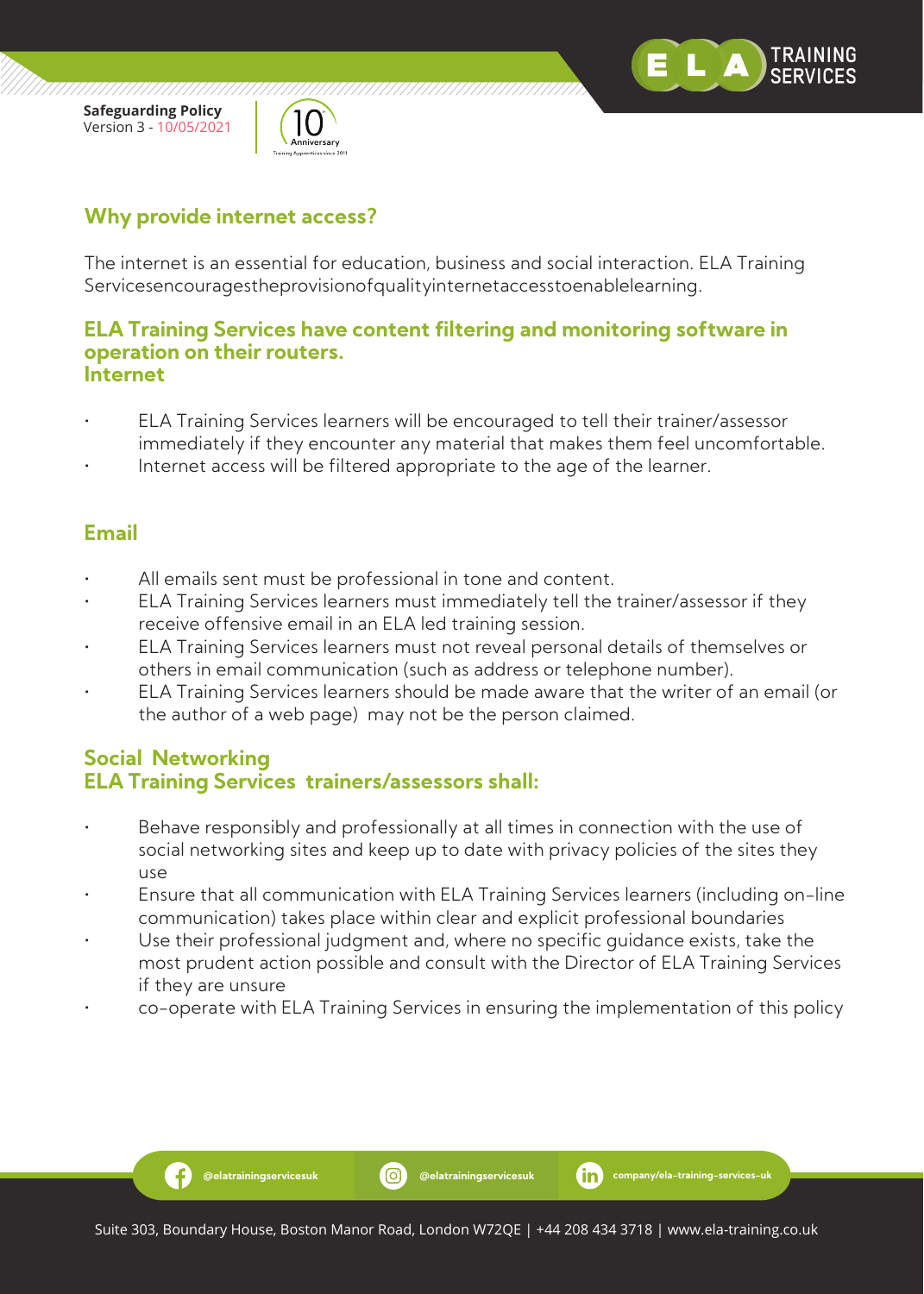



# **ELA Training Services Website:**

- Website photographs that include ELA Training Services learners will be selected carefully and will only be published with permission.
- ELA Training Services learners' full names will not be used anywhere on the website, particularly in association with photographs.

# **Cyberbullying**

Cyberbullying is the use of the internet and related technologies to harm other people, in a deliberate, repeated, and hostile manner. When learners are the target of bullying via mobile phones, gaming or the internet, they can often feel very alone and, a once previously safe and enjoyable environment or activity, can become threatening, harmful and a source of anxiety. Cyberbullying (along with all forms of bullying ) will not be tolerated. All incidents reported will be recorded and investigated.

# **ELA Training Services Trainer/Assessor Data Security**

• ELA Training Services trainers/assessors must not share their user account details and must not leave their computers unlocked and accessible to learners.

## **ELA Training Services Learners**

- All ELA Training Services learners must sign the Code of Conduct and Learner Agreement.
- E-Safety rules will be given to learners in their learner handbook.
- Any breaches of the Code of Conduct with reference to ICT will be referred directly to ELA Training Services and internet access may be denied.
- ELA Training Services Guardianship Children will be informed that network and internet use on a home stay host's computer will be monitored.

# **Employers' Support**

- Employers' attention will be drawn to ELA Training Services' E-Safety Policy in the parent handbook.
- Employers will be asked to read through the ELA Training Services Guardianship Learner Code of Conduct with their learner and for the learner to sign the agreement.

#### **Policy Implementation**

-6

All new ELA Training Services trainers/assessors receive e-safety advice and guidance as part of their induction programme to ensure they understand their responsibilities, as detailed in this policy.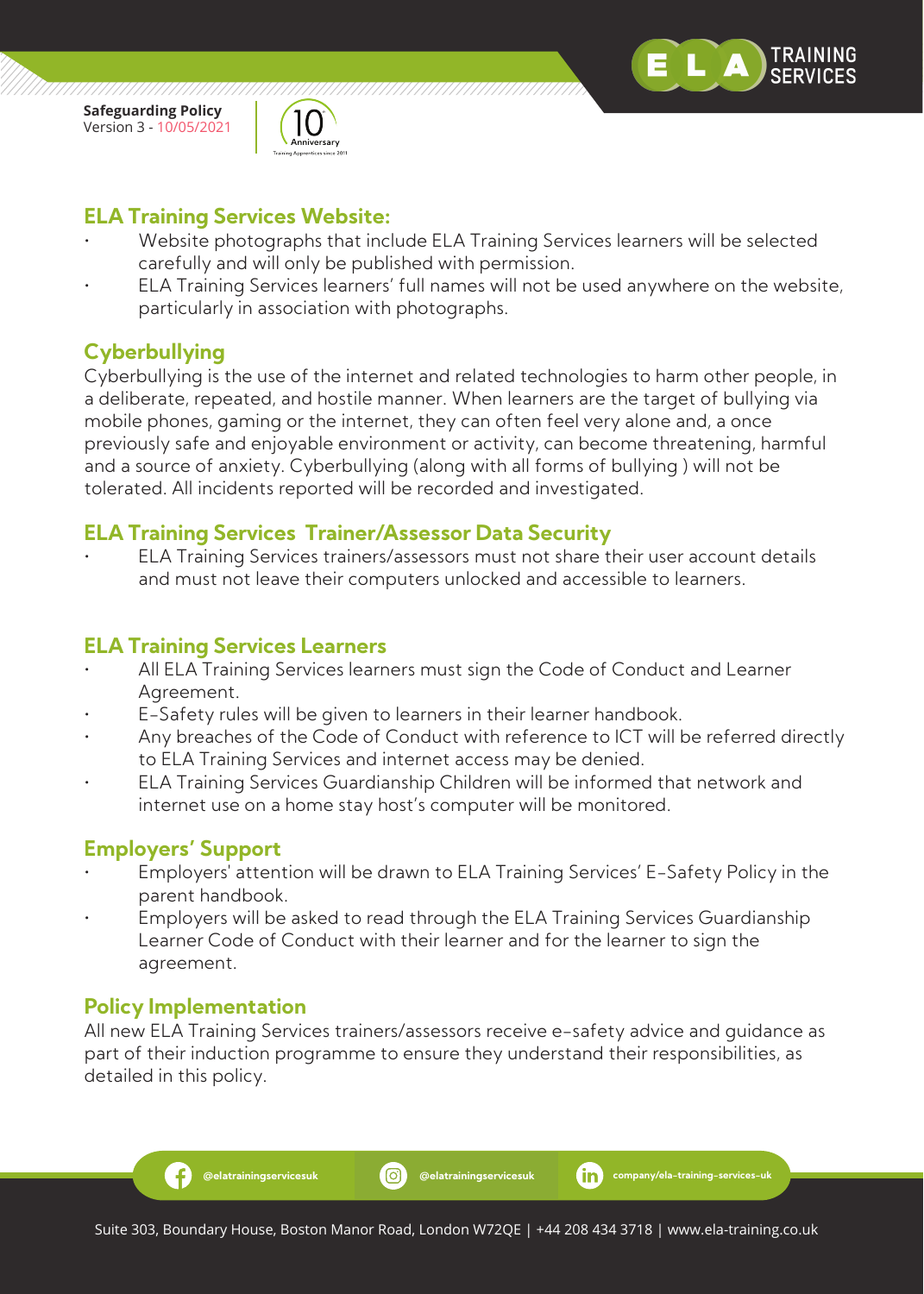

`RAINING

**Safeguarding Policy** Version 3 - 10/05/2021



| <b>ELA Training Services' Photography Policy and Procedure</b>                  |         |         |          |  |
|---------------------------------------------------------------------------------|---------|---------|----------|--|
| <b>Adoption Date</b><br><b>Review Date</b><br><b>Director</b><br><b>Updated</b> |         |         |          |  |
| 10/2018                                                                         | 08/2020 | 08/2021 | Ali Khan |  |

#### **Using images of learners: photographs, videos, websites and social media**

We live in an age in which digital technology has vastly increased the use, and potential misuse of photography. Photographs for ELA Training Services, learner and trainer/assessor uses and those that appear in the media and ELA Training Services social media, are a source of pleasure, pride and celebration of learner achievement. However, learners are often abused by someone they know. The risk of a learner being directly targeted for abuse through being identified by a stranger is very small. Providing reasonable steps are taken to ensure an appropriate photograph, and to protect the full name and contact details, photography by ELA Training Services staff and the media is allowed, within safe practice guidelines.

#### **Issues of Consent**

The Data Protection Act 2018 affects our use of photography. This is because an image of a learner is personal data for the purpose of the Act, and it is a requirement that consent is obtained from the parent of a young person under the age of 18 years for any photographs or video recordings. It is also important to ascertain the views of the child. Consent may be sought on the Learner Application form for images to be used by ELA Training Services.

Trainers/assessors and other stakeholders may not use images of ELA Training Services or learners online without the express consent, in writing of ELA Training Services. Employers retain the right to withdraw consent at any stage, but they need to do so in writing.

## **ELA Training Services will:**

- Never use a learner's full name online to accompany a photograph
- Use the minimum information necessary to accompany a photograph
- Only use images of learners in suitable dress (not children in swimming costumes, for example)
- Store photographs securely for authorised ELA Training Services use only
- Only use images of under 18s where permission has been granted

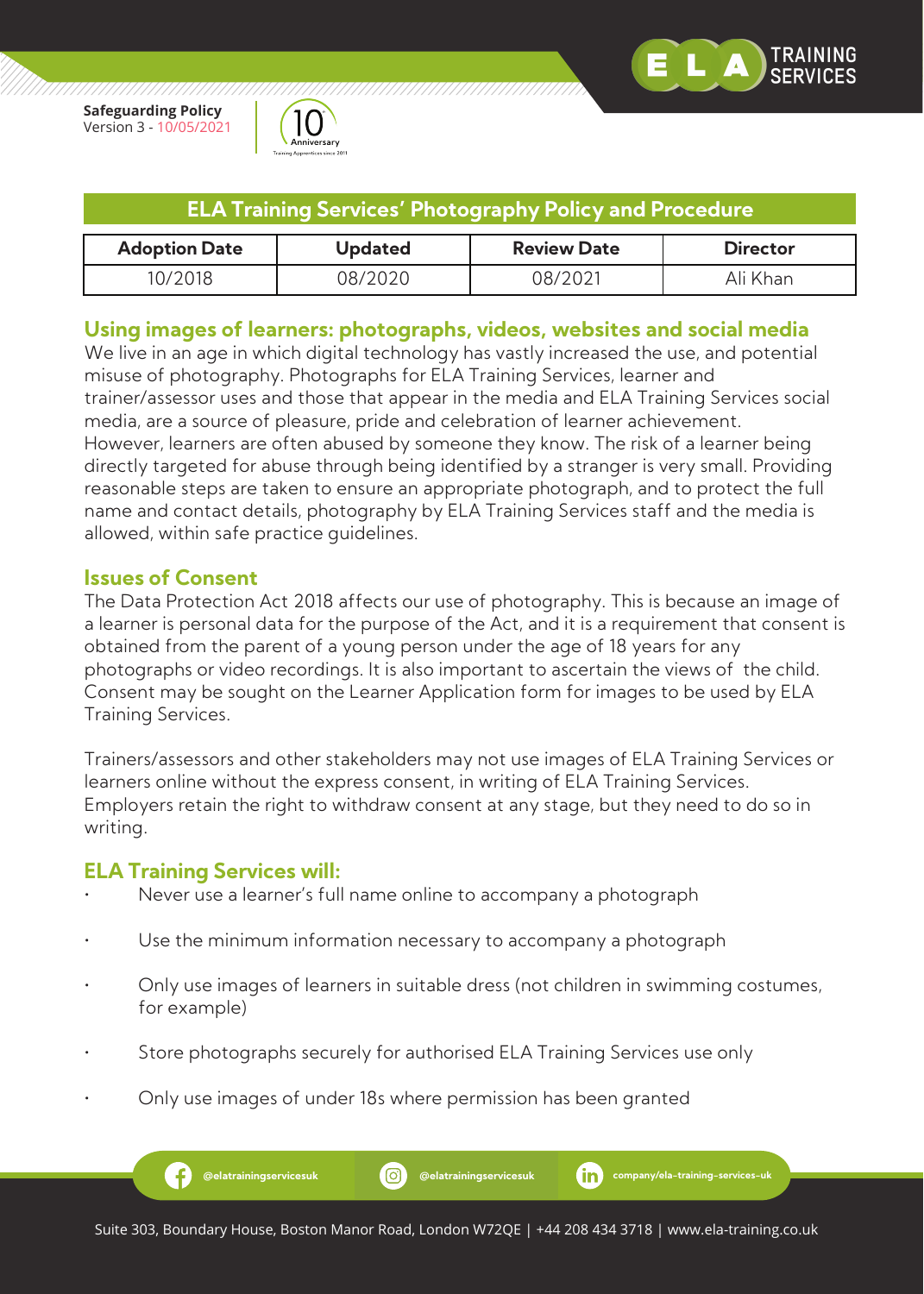



| <b>ELA Training Services' Health, Safety and Welfare Policy</b>                 |         |         |          |  |
|---------------------------------------------------------------------------------|---------|---------|----------|--|
| <b>Adoption Date</b><br><b>Review Date</b><br><b>Updated</b><br><b>Director</b> |         |         |          |  |
| 10/2018                                                                         | 08/2020 | 08/2021 | Ali Khan |  |

## **Health and safety**

ELA Training

ServicesrecognisesitsresponsibilityundertheHealth&SafetyatWork,etc.Act1974toprovidefo rthehealth,

safetyandwelfareoftheiremployees,children,membersofthepublicandanyotherswhomaybe affected by ELA Training Services' activities.

To this end ELA Training Services will, so far as is reasonably practicable, fully comply with the requirements of the said Act, and such of its attendant Regulations as may apply, by making suitable and sufficient arrangements.

#### **Within the ELA Training Services Office**

#### **ELA Training Services will:**

- Develop and maintain safe systems of work
- Give sufficient information, instruction, training and supervision to ensure the health, safety and welfare of all its staff, vulnerable people and others working within ELA Training Services premises, and during activities and excursions
- Protect the health, safety and welfare of visitors to ELA Training Services
- Provide equipment that is fit for purpose and maintained in accordance with the necessary requirements
- Maintain a safe and healthy place of work, with safe access to that place of work
- Provide induction training which will include but not be limited to the Health & Safety Policy, First Aid arrangements and Fire Precautions/Procedures
- Positively consider the environmental impact to fall ELA Training Services activities; and, formally consult with employees on all matters having effect on their health, safety and welfare at work
- Update staff on latest developments in health and safety
- Further, detailed information is provided in the ELA Training Services Staff Handbook.

Guidance for Trainers/Assessors

Ð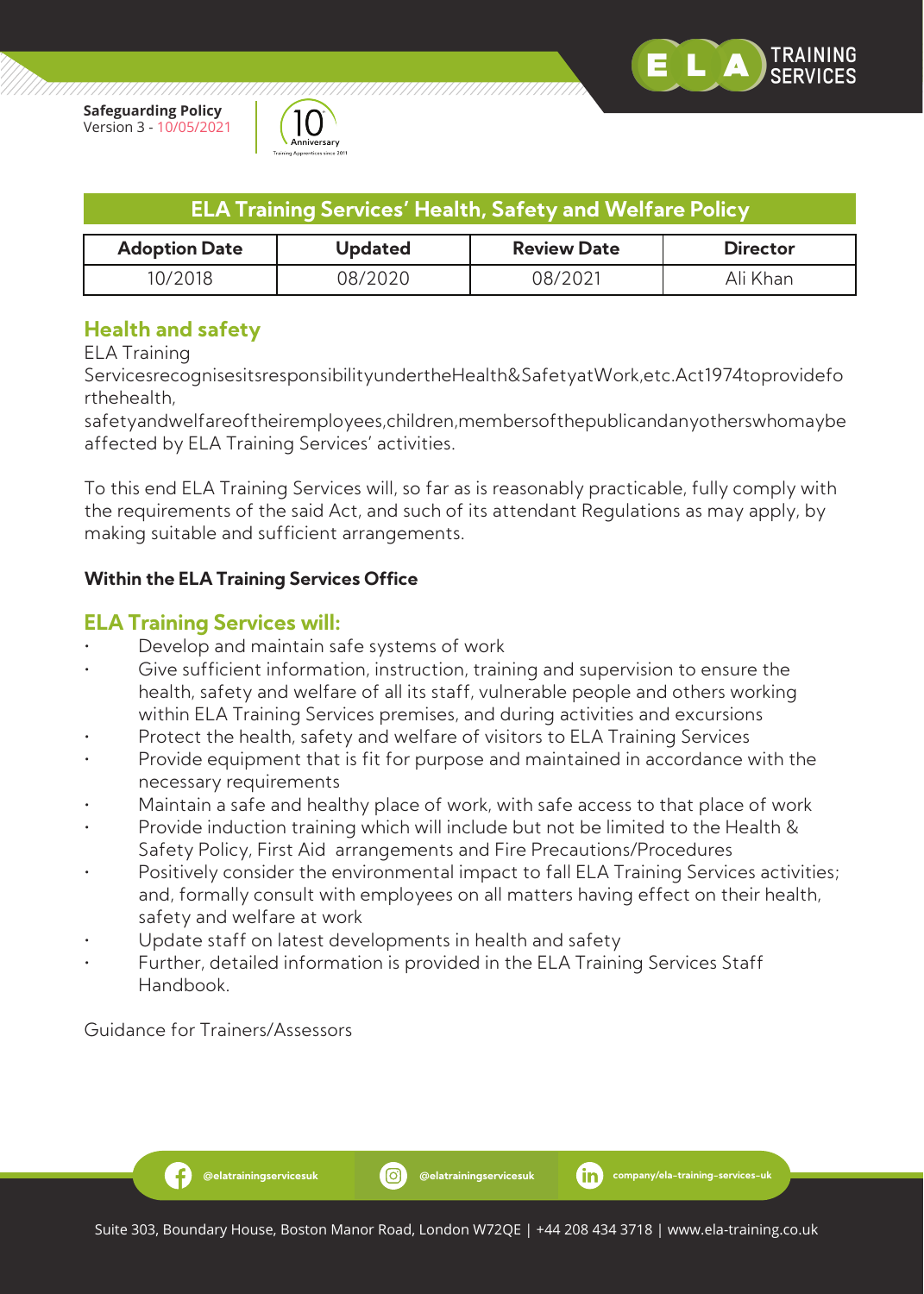

/////////////////////



# **ELA Training Services will:**

• provide competent, professional guidance, training and support as required

where applicable, issue detailed safety policy, instructions and quidelines to trainers/assessors relating to their activities, and ensure trainers/assessors are conversant with them

#### **Trainers/assessors will:**

- follow all health and safety advice and quidance from ELA Training Services
- initiate first aid in the event of an accident, and ensure that the accident is recorded and reported to ELA Training Services
- inform ELA Training Services or any changes to their personal circumstance that would affect their ability to keep themselves and learners safe and healthy.
- Carry out a learning environment risk assessment and message this to the ELA Training Services

**It is the duty of all members of ELA Training Services staff, trainers/assessors and learners to take reasonable care for the health and safety of themselves, and of any others who may be affected by their acts or omissions.**

## **Well-being, Welfare, Health and Safety.**

ELA Training Services contributes to learner' wider well-being by:

- Helping each learner achieve the best possible educational outcomes
- Dealing with bullying and discrimination and keeping children safe
- Dealing with bullying in accordance with the ELA Training Services' anti-bullying policy
- Encouraging learners to behave responsibly

## **ELA Training Services has policies to:**

Ð

- Prevent unsuitable people working with under 18s
- Promote safe practice and challenge poor and unsafe practice
- Identify instances where there are grounds for concern about a stakeholders' welfare
- Take appropriate action to keep stakeholders safe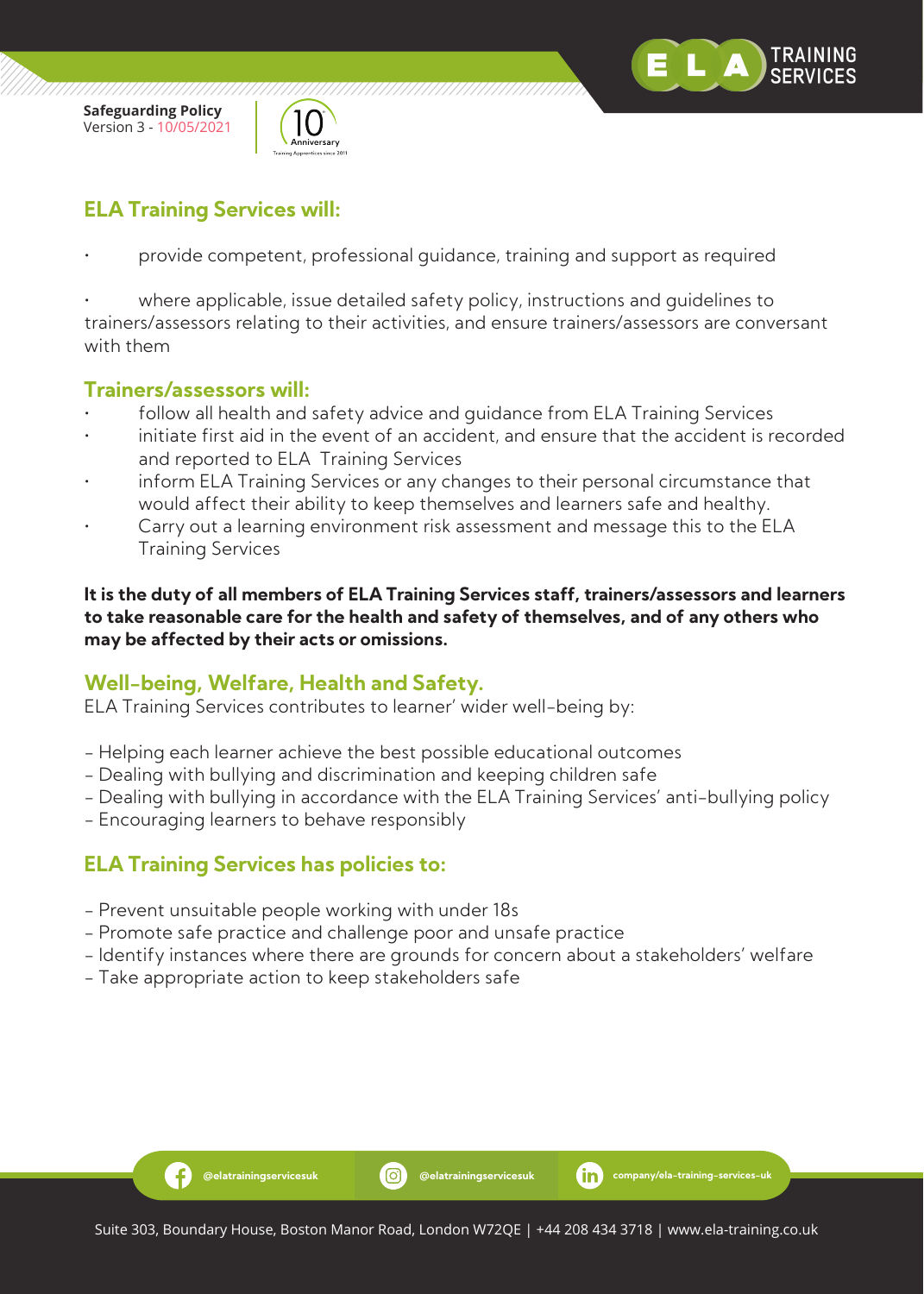



# **Missing learner procedure**

A learner may be identified as missing if their whereabouts cannot be confirmed visually, from information provided by the learner or other trustworthy people with regard to their movements or telephone contact with them or their employer. If a trainer/assessor thinks a learner is missing, they must:

- Attempt to ascertain whereabouts from the last people in contact with the learner
- Attempt to contact the learner on his/her mobile phone
- Check all places in the locality where the learner was last seen (within reason)

If a learner is still missing, the trainer/assessor should contact the employers and ELA Training Services Director by telephone.

# **ELA Training Services will:**

- Contact their employers/guardians (with due regard for time zones).
- Request assistance as appropriate.

On completion of this and any subsequent searches made, the Director and employers/guardians will continue to be informed of progress.

The Director (or in his/her absence, the person on duty), will arrange for the Police to be informed.

- If the learner is found, or the incident is otherwise resolved:
- The Director will be directly informed directly by theTrainer/Assessor
- The Police will be informed if they have been involved.
- The Director will initiate a full inquiry, and provide a written report
- This report and the incident log will be kept securely on the ELA Training Services Server

#### **After the incident:**

Ð

- the trainer/assessor or Guardianship manager will sensitively discuss the incident with the learner
- the Director will sensitively discuss the incident with the employers/guardian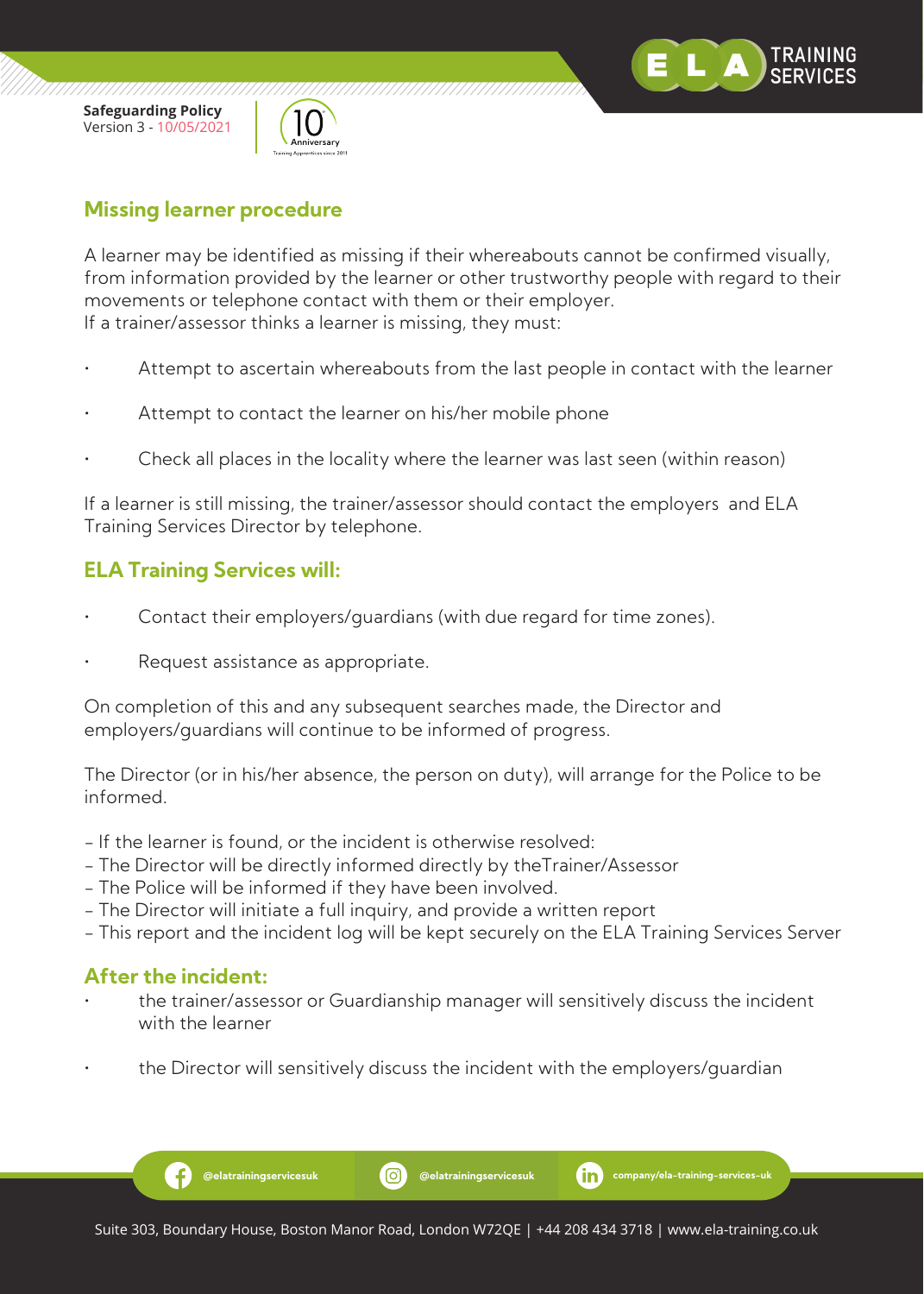

////////////////////



| <b>ELA TRAINING SERVICES's Prevent Policy</b>                                   |         |         |          |  |
|---------------------------------------------------------------------------------|---------|---------|----------|--|
| <b>Adoption Date</b><br><b>Review Date</b><br><b>Director</b><br><b>Updated</b> |         |         |          |  |
| 10/2018.                                                                        | 08/2020 | 08/2021 | Ali Khan |  |

#### **What is Prevent**

The national Prevent strategy is designed to reduce the number of serious incidents and to catch anyone especially vulnerable people before they enter the criminal justice system.

#### **Meeting our Prevent Duties and Tackling Extremism**

ELA Training Services understands its responsibilities under the Counter Terrorism & Security Act 2015 to prevent people of all ages being radicalized or drawn into terrorism and seeks to meet its obligations in the ways shown below.

## **Context**

- ELA Training Services trains learners of ages 16 and above, all year from around the world.
- ELA Training Services promotes a multi-cultural environment where respect for and tolerance of other beliefs is required.
- ELA Training Services's head office is located in one of the boroughs of a multi-cultural city and places trainers/assessors with learners and employers in cities,towns and villages all over the UK.

#### **Prevent Lead**

Æ

Responsibility for ensuring Prevent Duty lies with Chris Kistan, Director and Designated Safeguarding Lead for the Prevent Strategy.

#### **Risk Assessment and Procedures**

- A risk assessment has been produced by the ELA Training Services Lead Contact for the Prevent Strategy and held in the ELA Training Services; it will be reviewed and updated annually.
- The ELA Training Services Lead Contact for the Prevent Strategy has received training in Prevent policy and risk.
- All members of the ELA Training Services team at head office will undertake Prevent online training.
- All trainers/assessors will receive Prevent guidance from ELA Training Services and will undertake online Prevent training.
- ELA Training Services will make and maintain contact with the local police/local authority Prevent coordinator in all areas where we have children to understand their role, the support available, (e.g.via the Channel process) and a list of contacts for referrals.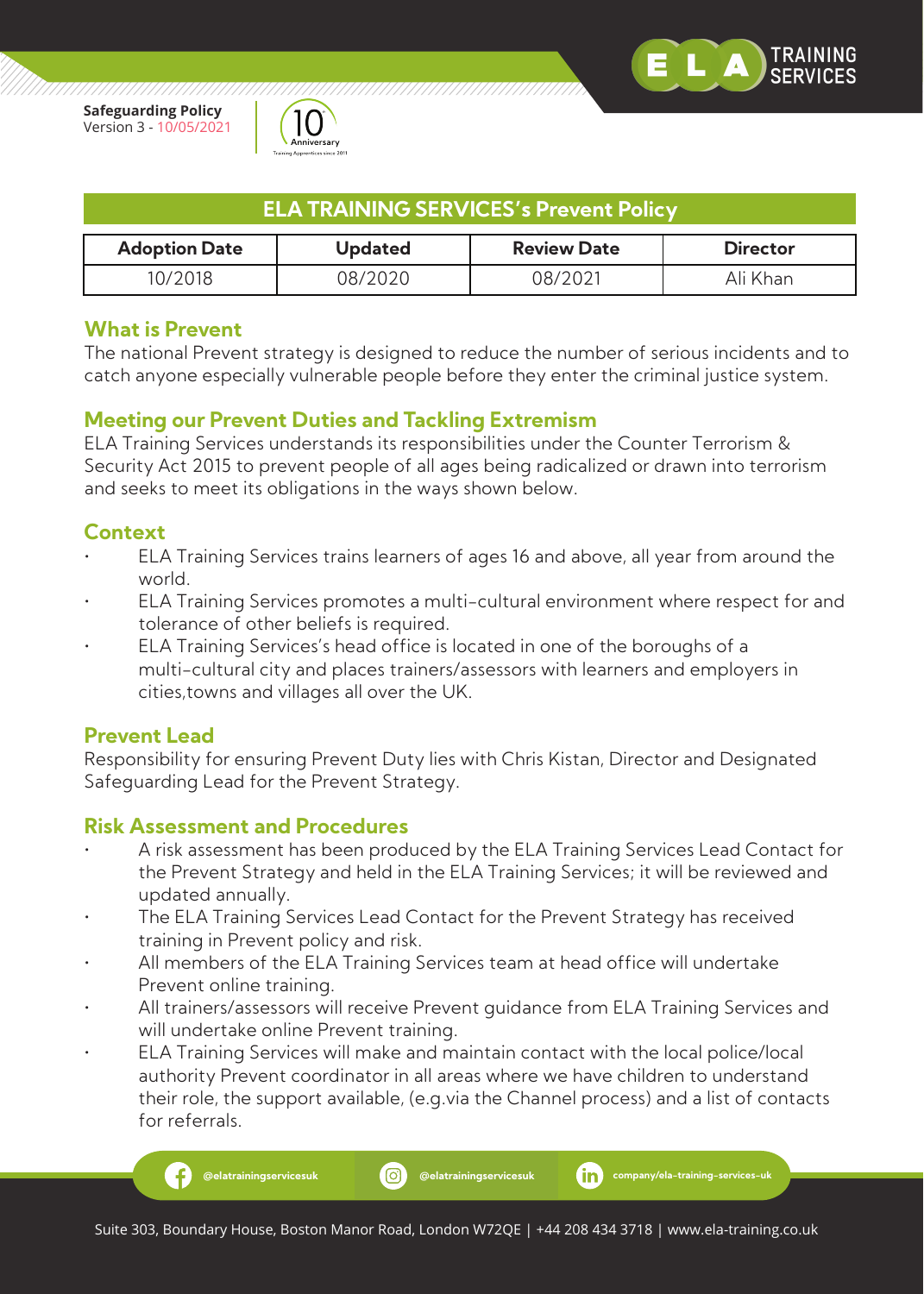

,,,,,,,,,,,,,,,,,,,,,,,,,,



# **ELA Training Services will counteract risks by:**

Promoting a safe and supportive environment via clear expectations of accepted behaviours and those including radicalization and extremism, not being tolerated.

Promoting the core British values:

- I. Democracy
- II. The rule of law
- III. Individual liberty

IV. Respectful and Tolerance of different faiths or beliefs,

through documents given to learners (learner handbook), via information on enrolment on British culture and traditions.

- Where possible, developing critical awareness and thought to counter accepting extremism without question, especially of online material.
- Challenging radical or extremist views in any context (formal or informal) via stated procedures. In most situations this would require an immediate response re the tolerance expected then reporting concerns.
- Being ready to react when world or local events (e.g. Westminster, London Bridge, Paris attacks) cause upset and the likelihood of conflicting feelings being expressed. Prevent lead to take initiative in these situations.
- Asking trainers/assessors to have strong filters on the Internet and clear rules on accessing extremist/terrorist websites/uses of social networks to exchange extremist/terrorist views.
- Trainers/assessors getting to know learners and their circumstances making it easier to spot changes in behaviour.
- ELA Training Services staff and trainers/assessors being observant and vigilant in noticing any signs of radical or extremist behaviour.
- ELA Training Services staff and trainers/assessors supporting any children identified as vulnerable.
- ELA Training Services staff and trainers/assessors themselves not supporting or funding and extremist organisations.
- ELA Training Services staff and trainers/assessors exemplifying the core British values by:
- Ensuring an unbiased, non-partisan, non-discriminatory and ethical learning environment
- Being democratic and creating opportunities for democratic processes,
- Following the rule of law and compliance bodies advice
- Creating opportunities for learner voice and opinion to be communicated
- Exemplifying respect and tolerance for all faiths and beliefs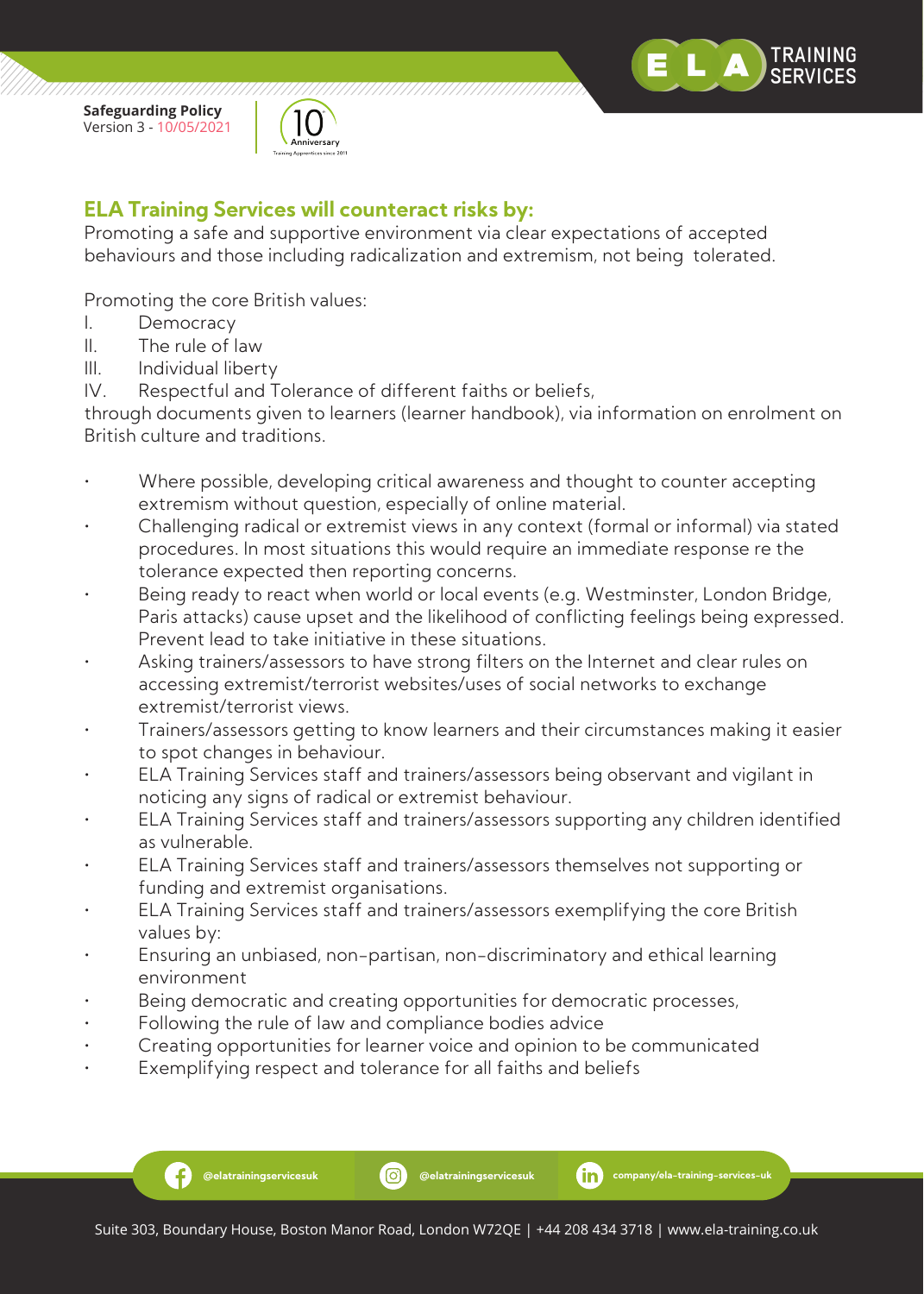

,,,,,,,,,,,,,,,,,,,,,,,

Ð



# **Understanding the risk of extremism**

- Staff, learners, children and trainers/assessors may come into contact with ELA Training Services already holding extremist views. They may be influenced by a range of factors: global events peer pressure, media family views, extremist materials (hard copy or online), inspirational speakers, friends or relatives being harmed, social networks, and more.
- People who are vulnerable are more likely to be influenced.
- Their vulnerability could stem from a range of causes including: loss of identity or sense of belonging, isolation, exclusion, mental health problems, sense of injustice, personal crises, victim of hate crime or discrimination and bereavement.

## **What is the ELA Group doing to prevent radicalisation?**

Prevent Duty training is delivered on induction. A certificate is issued on successful completion of the course which is assessed by a test.

ELA Group trainers and assessors engage the following resources:

**Digital Disruption**– This organisation provides chargeable and free resources targeted especially at increasing digital literacy – at how young people use the internet, and critique and challenge information they find on it.

**Learning Together To Be Safe**– Prepared by the Department for Children, Schools and Families (now Department for Education), this 2008 toolkit to help schools contribute to the prevention of violent extremism was brought out after the first iteration of the Prevent agenda. Although the policy it refers to has been updated, some of its content may still be of use to schools.

• **My Country My Vote**– This project does not seek to tackle issues of extremism directly. However, research has shown that one effective long-term approach to preventing extremism is to engage young people in participatory democracy. This project aims to do just that, and may therefore be a useful model to follow.

**Prevent Duty Guidance: for England and Wales** – Produced by the UK Government, this is the official guidance document.

**Prevent for Schools**– This resource was set up following demand from schools in Lancashire, UK. It has been updated to reflect the latest duties (2015), and has links to resources and tools for schools (both primary and secondary).

• **RE-silience**– This project is run by the Religious Education Council of England and Wales, and aims to help RE teachers who want to develop their confidence and competence in dealing with contentious issues in the classroom, particularly those linked to violent extremism.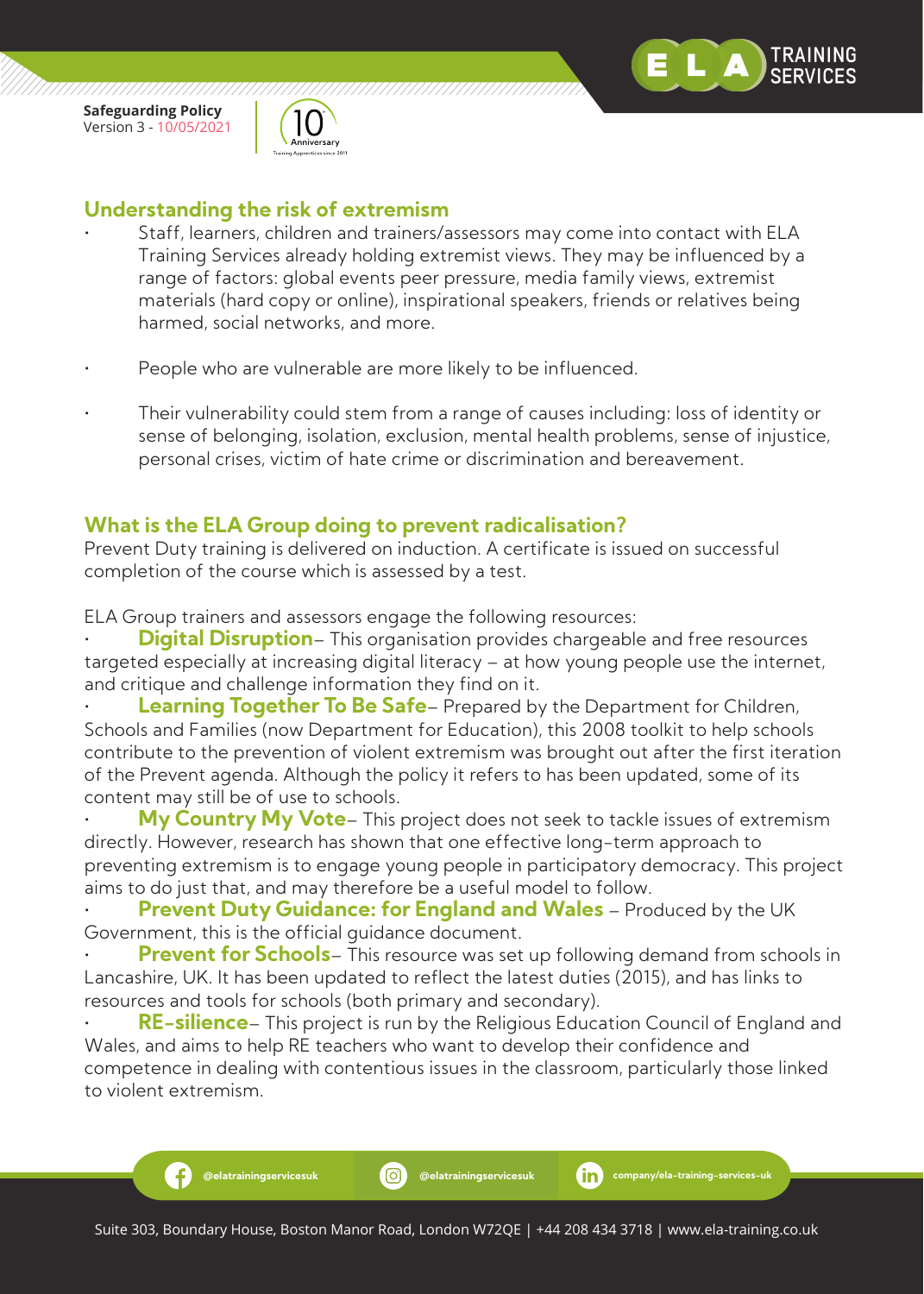

,,,,,,,,,,,,,,,,,,,,,,,

Ð



**Rewind**– The Rewind project has tackled racism in an area of the West Midlands with a long history of support for far-right views. It has courses available for interested schools. A now-dated review of their services can be found on the Institute for Race Relations website.

**Safequarding in Schools**– This consultancy is run by a former headteacher who specialises in providing courses and resources on safeguarding to school staff and headteachers, including on tackling extremism.

• **Think Project**– Running for three years up to March 2015, the Think Project worked with disengaged young white people in Wales. It is unusual in having evaluation built in from the start. The results of this evaluation were discussed in this peer-reviewed article.

**Victvs**– This consultancy provides training and resources for staff as well as parents on understanding the new Prevent duties as well as the risks from extremism and radicalisation

**Follow the ELA Training Services' Reporting Protocol below if you have any concerns about Radicalisation, Extremism or Terrorism relating to any stakeholders. If you feel the need to contact the Hounslow PREVENT team directly for further information, any queries or concerns, the Hounslow Prevent team are: Joan Conlon on joan.conlon@hounslow.gov.uk (Mobile: 078 1707 9190), Najeeb Ahmed on Najeeb.Ahmed@hounslow.gov.uk (Mobile: 078 9054 0433) or Karmjit Rekhi on Karmjit.Rekhi@hounslow.gov.uk (Mobile: 079 7672 1119)**

# **ELA Training Services' Records of Concern Reporting Protocol**

- Disclosures and Records of Concern Reporting Protocol
- This protocol is used in conjunction with the "5 Steps to Handling Disclosures and Records of Concern V 2.0 Update March 2018" poster that is included in your pack. Contact your line manager immediately if you do not have access to this. Do not engage in any ELA Education Group work until you are confident in this procedure.
- Within 1 hour or immediately (if possible) of any Disclosure and/orConcern, email a short message about the Disclosure and/orConcern to safe@ela-training.co.uk. An investigating officer should respond within an hour.If not, contact Ali Khan, the Principal of ELA Training Services at +44 (0) 7832328587.
- Within 24 (working) hours of any Disclosure and/or Concern, those involved must complete the correct form (ELARecord of Concern Form v2.0 November 2018) and email it to safe@ela-training.co.uk. An investigating officer should respond within 24 hours. If not, contact Ali Khan, the Designated Safeguarding Leadat +44 (0) 7832328587.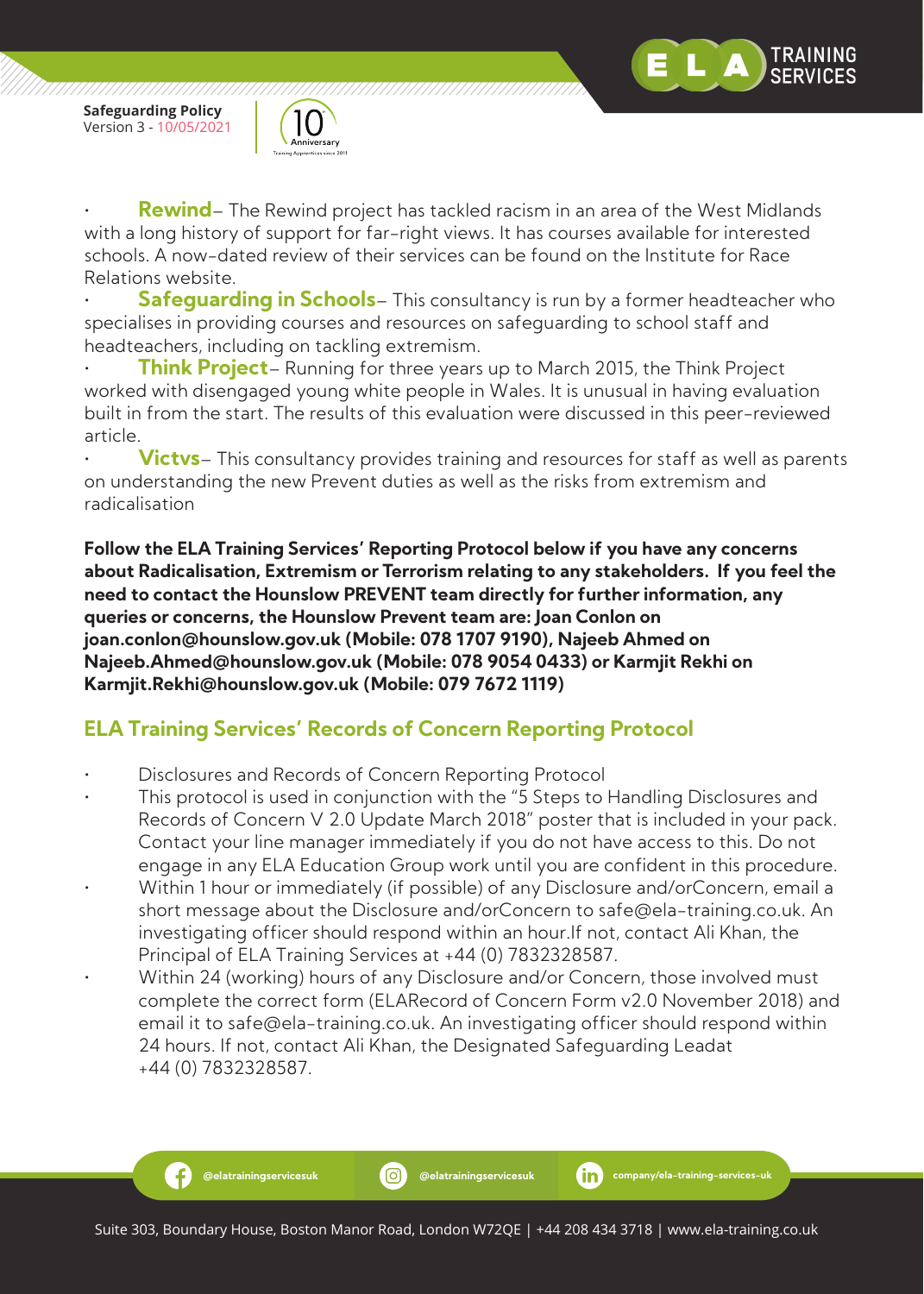



- Be clear as to the persons involved. These reports must be understood my neutral external stakeholders. Therefore, you should list the full names of persons and their role of everyone at the beginning of the incident report and assign initials to them. For example, Fred Bloggs, staff (FBl), John Smith, pupil (JSm) etc. You can then use their initials in the body of the incident report. Initials allow us to impart a degree of confidentiality.
- Save a copy of the report securely for your professional records.

#### **If any form of Restraint or Physical Intervention is used during the accident, incident or near miss then staff must clearly state the manner and duration of the restraint and the training/rationale that they had to apply the restraint.**

#### NOTES:

- Do not use emotive language eg: "stormed out of a room". It is more professional and unprejudiced to say "left the room running and slammed the door after them".
- Do not use any opinion stick to the facts of the event.

If any First Aid is administered, details of this must be included in the form.

#### **2.0 Follow our Safeguarding Policy Guidelines (What to do if a person makes a disclosure)**

- ELA Training Services is committed to ensuring that it meets its responsibilities in respect of child protection by treating any allegation seriously and sensitively. Records of Concern and Incident Reports must be used as detailed in their protocols.
- Follow the Safeguarding 5 Step Flowchart to support your response.
- Stay calm.

Ð

- Listen to what the child/young person is actually saying.
- Reassure them that they have done the right thing by telling you.
- Do not promise the child that this can be kept secret, as subsequent disclosure could then lead to the child feeling betrayed. Explain that you are obliged to inform other people.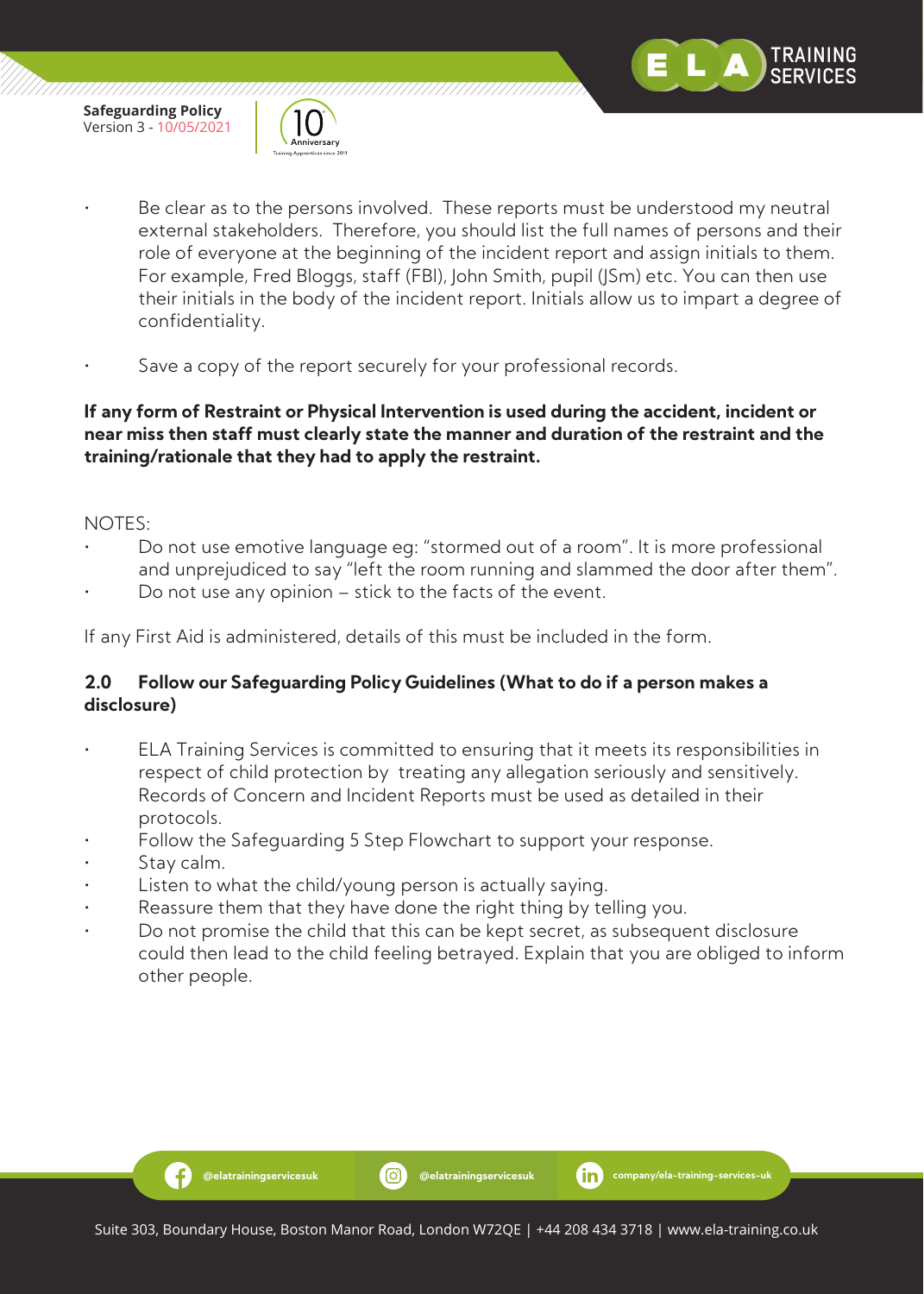

Ð



- Reassure the child that the people who will be informed will be sensitive to their needs and will be looking to help protect them. Inform them that it is not in their interests to keep the disclosure confidential and it will have to be passed on to the appropriate agencies.
- Make a note of any conversations with the child, trying to make these as detailed as possible, including when and where the conversations took place. Draw a diagram, if appropriate, to show the position of any bruises or marks the child or young person shows you, trying to indicate the size, shape and colour.
- Record as soon as possible and use the actual words used by the child.
- Keep all records factual. Be aware of not making assumptions or interpretations of what the child/young person is telling you. Store all records securely.
- Do not interrogate the child, or push for more information. Ensure that any questions asked are open, not leading closed questions. Do not ask the child/young person to repeat what they have they told you, for another person. Record accurately.
- Discuss your concerns with the ELA Training Services DSL
- Who will report this information to an appropriate agency (the Designated Officer previously called the Local Authority Designated Officer-LADO).
- The person to whom the disclosure was made should ensure that the child who has disclosed the information is informed about what will happen next, so they can be reassured about what to expect.
- You may report your concerns directly to your local LADO if you are not satisfied with the response from ELA Training Services. You will find contact details for your local Social Care Referral and Assessment Team online. The details will be on your Local Council website.
- **Do not engage in any ELA Education Group work until you are confident in this procedure.**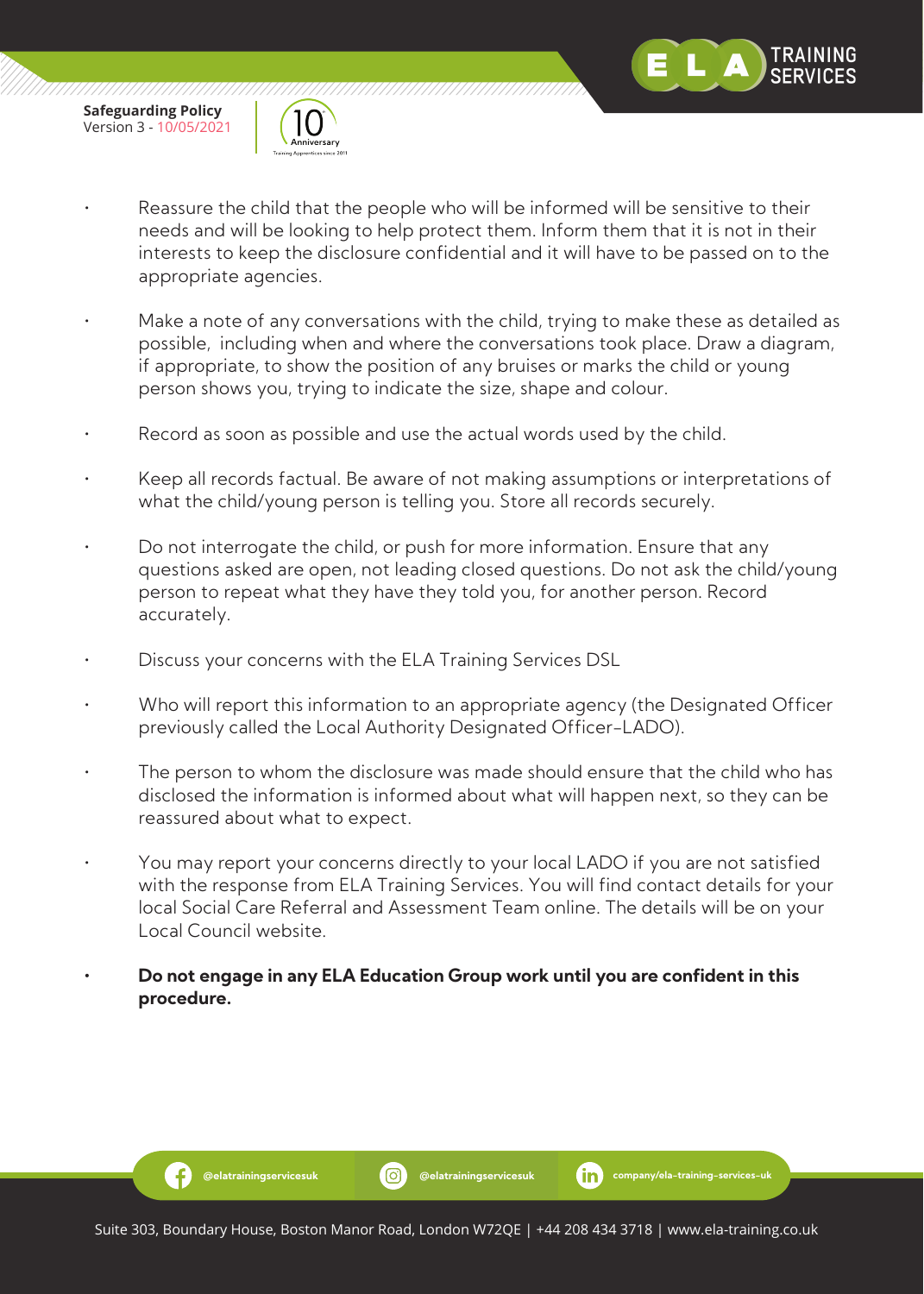



# **ELA Training Services' Incident, Near Miss Accident Reporting Protocol**

- 1.0 Incident, Near Miss or Accident Reporting Protocol
- Within 1 hour or immediately (if possible) of any accident, incident or near miss, an email a short message about the must be emailed to incident@ela-training.co.uk. An investigating officer should respond within an hour.If not, contact Ali Khan, the Designated Safeguarding Lead Director at ELA Training Services at +44 (0) 7832328587.
- Within 24 (working) hours of any accident, incident or near miss, those involved must complete the correct form (RT Incident Near Miss Accident Form v1.0 Jan 2018) and email it to incident@ela-training.co.uk. An investigating officer should respond within 24 hours. If not, contact Ali Khan, the Designated Safeguarding Lead Director at ELA Training Services at +44 (0) 7832328587.
- Be clear as to the persons involved. These reports must be understood my neutral external stakeholders. Therefore, you should list the full names of persons and their role of everyone at the beginning of the incident report and assign initials to them. For example, Fred Bloggs, staff (FBl), John Smith, pupil (JSm) etc. You can then use their initials in the body of the incident report. Initials allow us to impart a degree of confidentiality.
- Save a copy of the report securely for your professional records.

#### **If any form of Restraint or Physical Intervention is used during the accident, incident or near miss then staff must clearly state the manner and duration of the restraint and the training/rationale that they had to apply the restraint.**

#### NOTES:

Ð

- Do not use emotive language eg: "stormed out of a room". It is more professional and unprejudiced to say "left the room running and slammed the door after them".
- Do not use any opinion stick to the facts of the event.

If any First Aid is administered, details of this must be included in the form.

- If this incident includes a disclosure or cause for concern, follow our Safeguarding Policy Guidelines or the "5 Steps to Handling Disclosures and Records of Concern V 2.0 Update March 2018" poster that is included in your pack. Contact your line manager immediately if you do not have access to this.
- Do not engage in any ELA Education Group work until you are confident in this procedure.